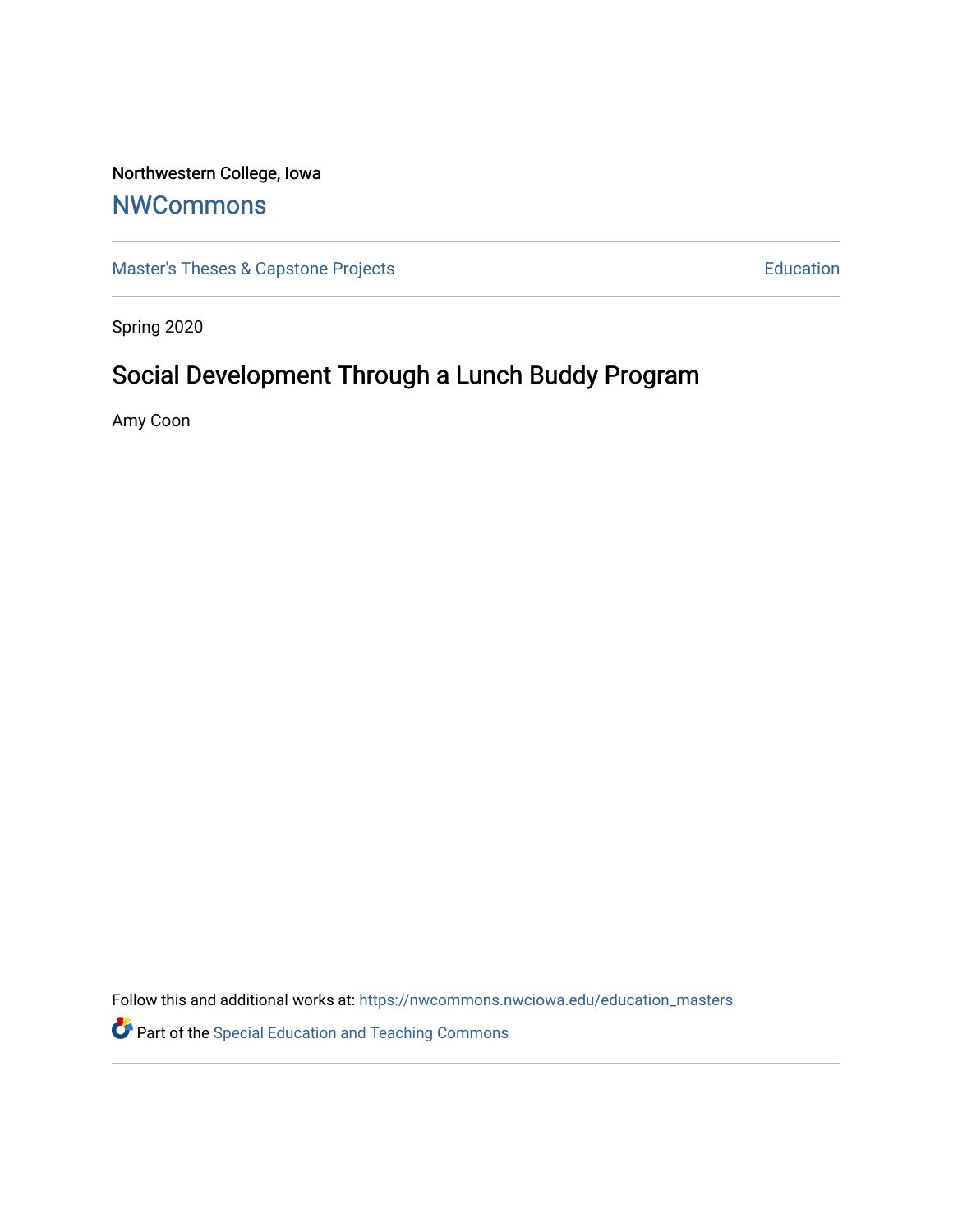Social Development Through a Lunch Buddy Program

Amy Coon

Northwestern College

A Literature Review Presented

In Partial Fulfillment of the Requirements

For the Degree of Master of Education

April 2020

Ashley Nashleanas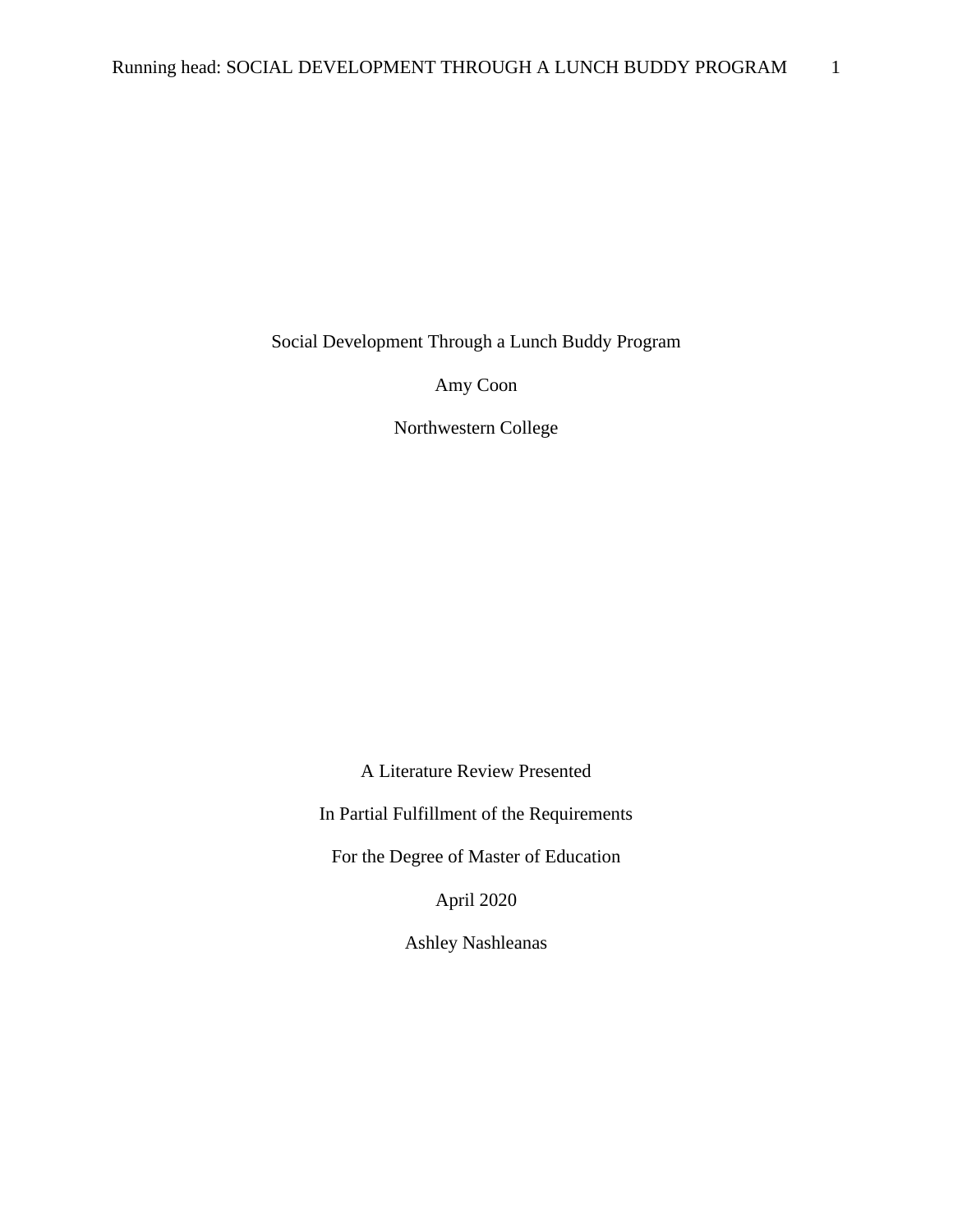# Table of Contents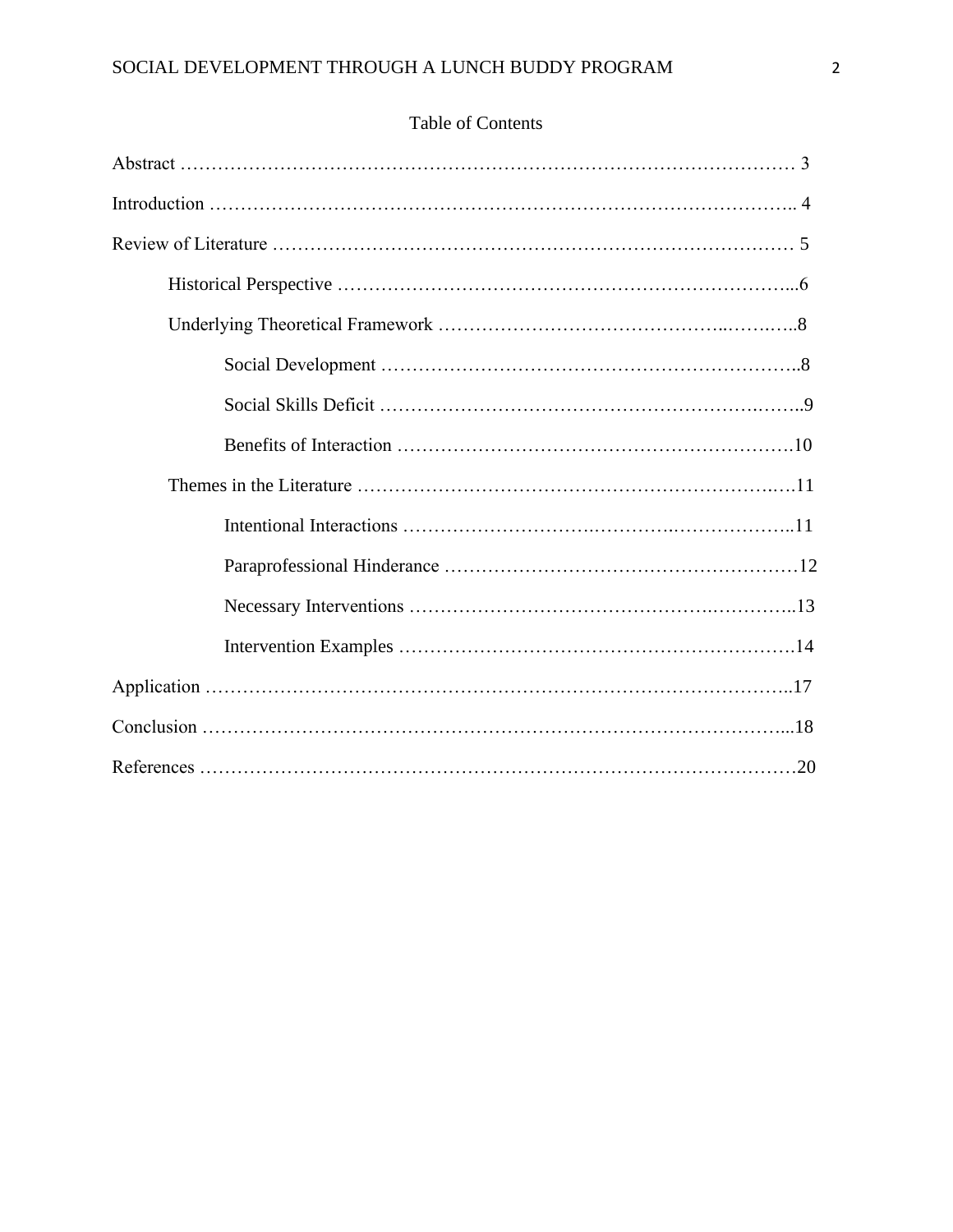## Abstract

The intent of this literature review is to discusses the necessity of a lunch buddy program for students in special education. The review first looks at the process of inclusive education and the effect that the educational movement has had on students in special education. Inclusion is defined as well as the impact it has on an individual's social development. Using research-based evidence, the review will also establish the importance of peer buddy programs for the social development of students in special education. A lunch buddy program will provide special education teachers with the means to assist their students during an essential and social part of every school day, lunchtime.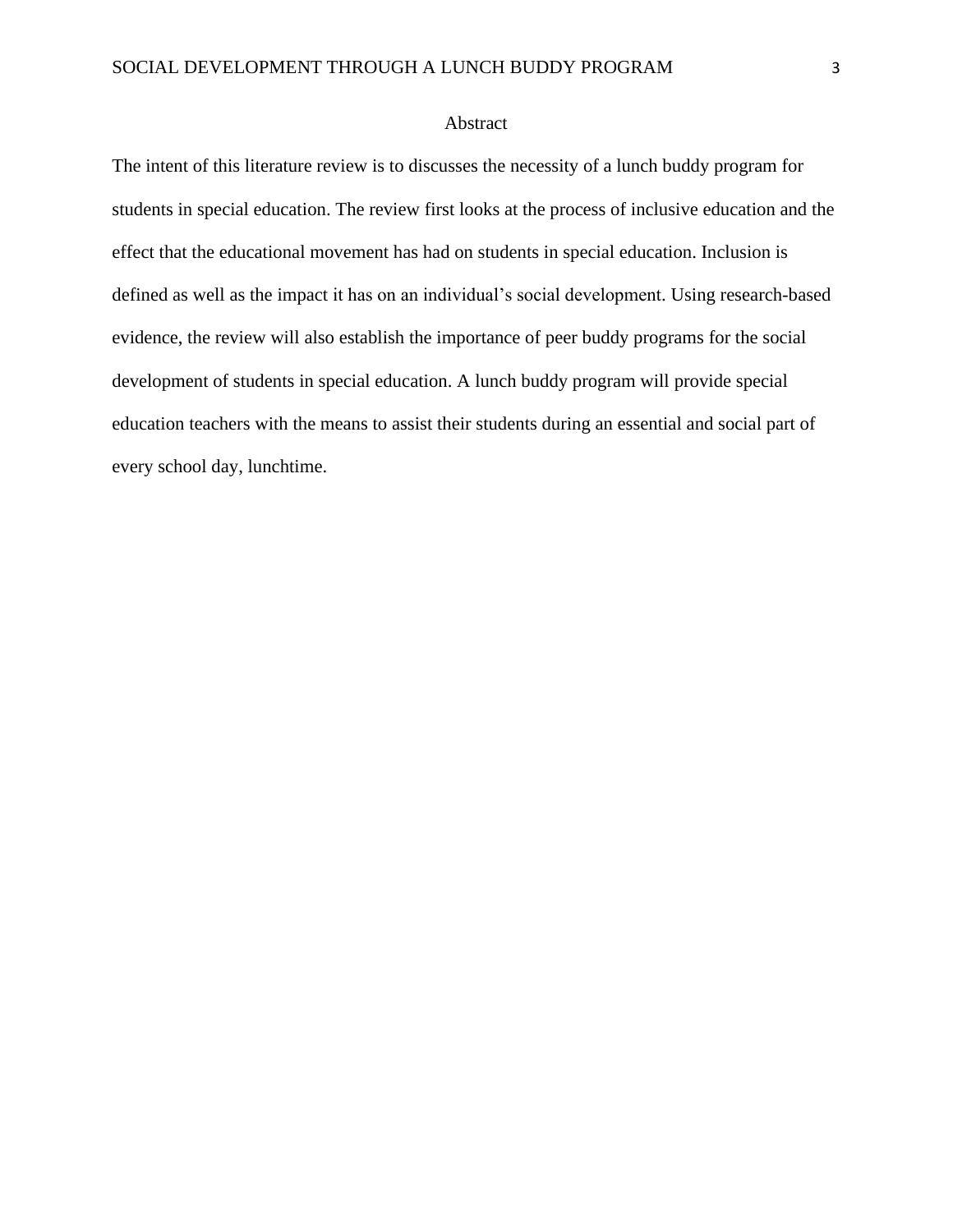## Social Development Through a Lunch Buddy Program

Lunchtime is one of the few periods within the school day when students can interact freely with their peers (Hughes et al., 1999). There is no teacher directing students' thinking or requiring specific actions of them. Lunchtime is also one of the rare portions of the school day that students in special education can truly interact with their general education peers (Copeland et al., 2002). There is no regard to the differences of their IQ scores or their academic abilities. Peer Buddy Programs have been implemented in schools to help students in special education interact and gain friendships with their peers (Asmus et al., 2017). Some schools have initiated a "Lunch Bunch" program that allows general education students and special education students a time of interacting during their lunch period (Hughes et al.). According to Copeland et al., by increasing the interaction opportunities among all students, schools have noticed more appropriate social behaviors displayed by their special education students. Lunchtime peer network programs have also been implemented as interventions to increase social interactions (Hochman et al., 2015). These examples show how students can talk, interact, and enjoy the friendships they have created with their peers.

Students who are in special education typically have a decreased ability regarding various aspects of their social development (Hutchins, Burke, Hatton, & Bowman-Perrott, 2016). These students commonly lack the skills to respond, initiate, and participate in conversation (Katz  $\&$ Girolametto, 2015). School is the place where students can and should work on their social skills (Asmus et al., 2017). A school setting encourages social interactions with a variety of schoolaged peers through the school day. Students are taught how to communicate and collaborate with their peers. These opportunities exist during academic time in group activities as well as during non-academic time spent in the lunchroom and at recess (Simpson & Bui, 2017). Schools also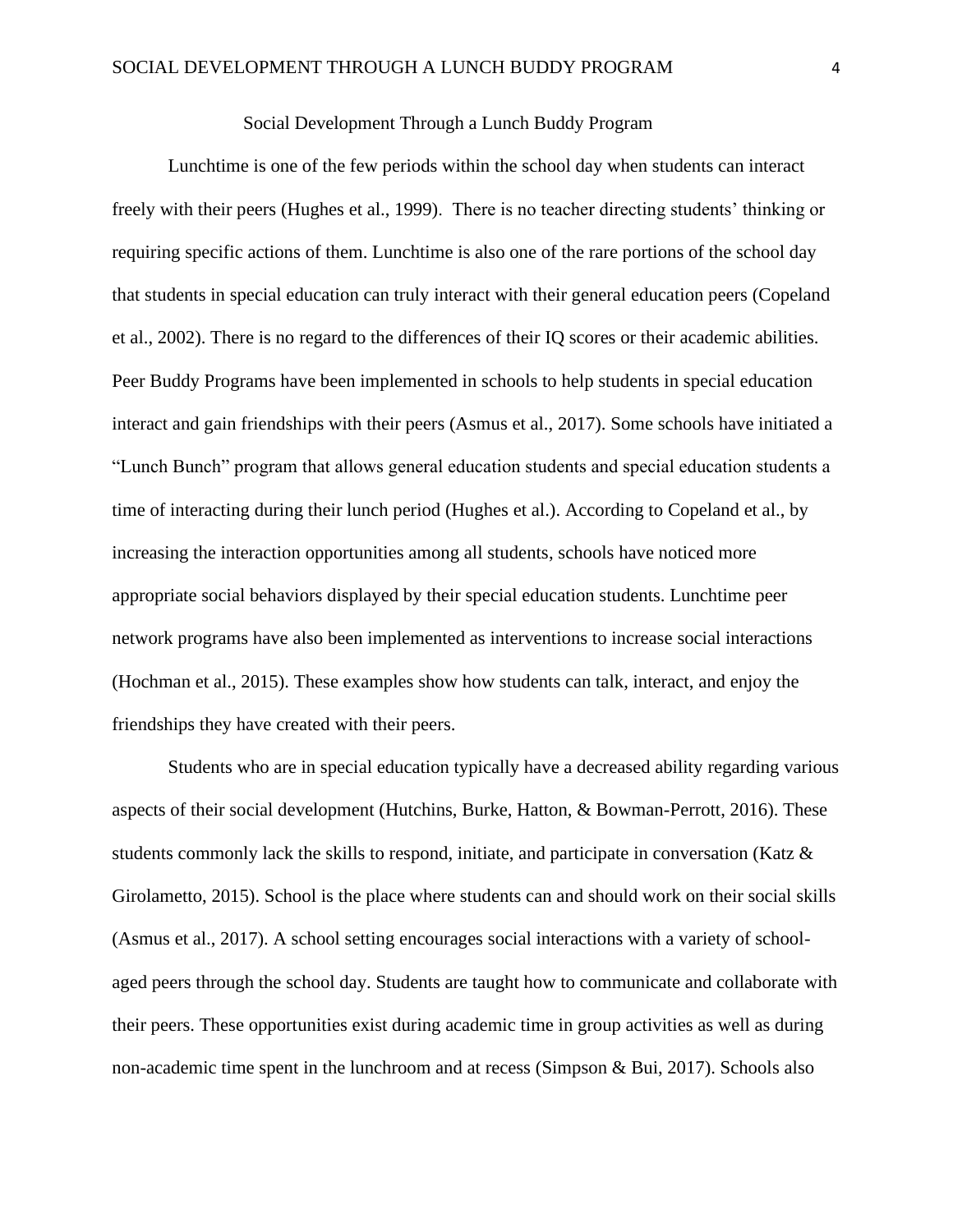teach appropriate social skills so that students can be comfortable interacting with people of all ages in their community. Social development, therefore, is a very important aspect of a student's education.

The lunchroom is an optimal environment to encourage the social development of students in special education (Hochman et al., 2015). Creating opportunities for students in special education to interact socially with their general education peers can be incorporated into a daily routine using a lunch buddy program. Such a program could pair a student in special education with a student in general education. These partners would spend time conversing and eating their lunch together. The partnerships would increase the students' social skills and overall social development, along with creating lasting friendships. These interactions would also help with self-esteem concerns as well as peer acceptance issues. Implementing a lunch buddy program provides the positive interactions needed to establish the true element of inclusion into a school system.

#### **Review of the Literature**

As human beings we desire to interact socially with each other. Some individuals are better equipped for these types of interactions, and the process is very easy for them. Other individuals must have instruction and assistance to complete tasks involving social interactions (Hutchins et al., 2016). Our country's educational system once had obstructions that deterred the process of social development for students needing special education services (Murdick, Gartin, & Fowler, 2014). Over time our country's educational system has been transformed into an inclusive and supportive framework. Each step improved our nation's understanding and services needed for all of its students (Murdick, Gartin, & Fowler, 2014). This literature review will show how important inclusive education is for all students. It will also show how students in special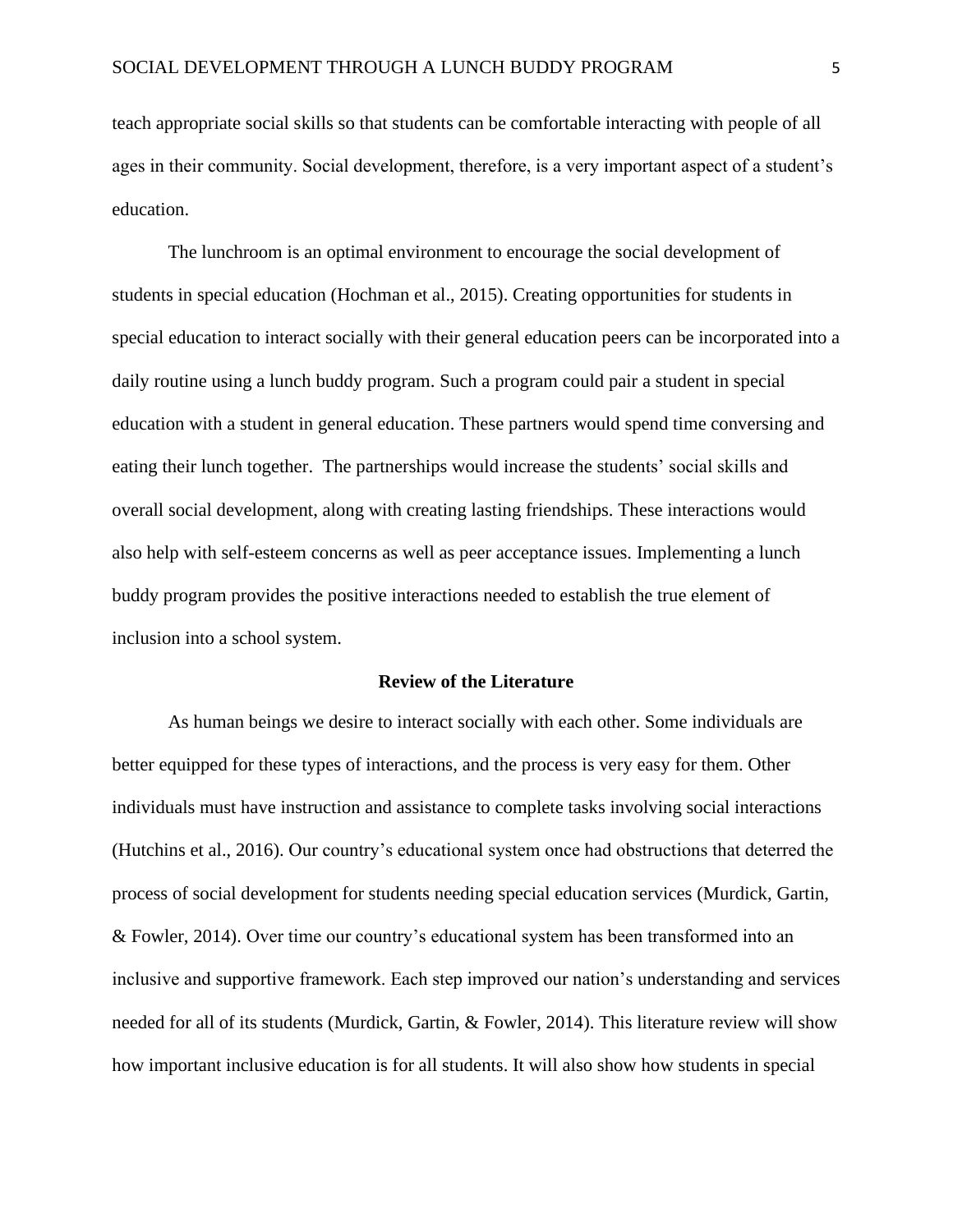education thrive with social development when appropriate peer support systems are implemented.

### **Historical Perspective**

Inclusion is defined as employing the general education classroom to be each student's primary source of education (Hammel, 2004). Hammel further states that inclusion requires special education students to be placed in the general education classrooms and only removed for services that cannot be adapted or accommodated there. Although inclusion in the educational realm is now prevalent in the United States, it is not something that our country has always embraced. A mere 50 years ago students with disabilities were excluded from our educational systems (Harrower, 1999). Parents were responsible for providing education for their children with disabilities if they so desired. These parents would have to pay for private education services for their children, possibly sending them far away from home, or provide an education for their children at home (Katsiyannis, Yell, & Bradley, 2001).

Inclusion was first recognized in the United States during the civil rights movement, specifically during the court case of *Brown vs. Board of Education* (1954) (Kirby, 2017). Based on the 14th amendment of the United States Constitution, the ruling on this court case determined that segregating schools on the basis of race was found to be unconstitutional (Harrower, 1999). The decision to extend equal rights to all minorities helped to pave the way for equal treatment of people with disabilities as well. This movement commenced the advocation of equal educational opportunities by parents of individuals with disabilities. Parents began demanding educational equity for their children with disabilities. Kirby argues that court cases such as *Pennsylvania Association for Retarded Citizens (PARC) v. Commonwealth of Pennsylvania*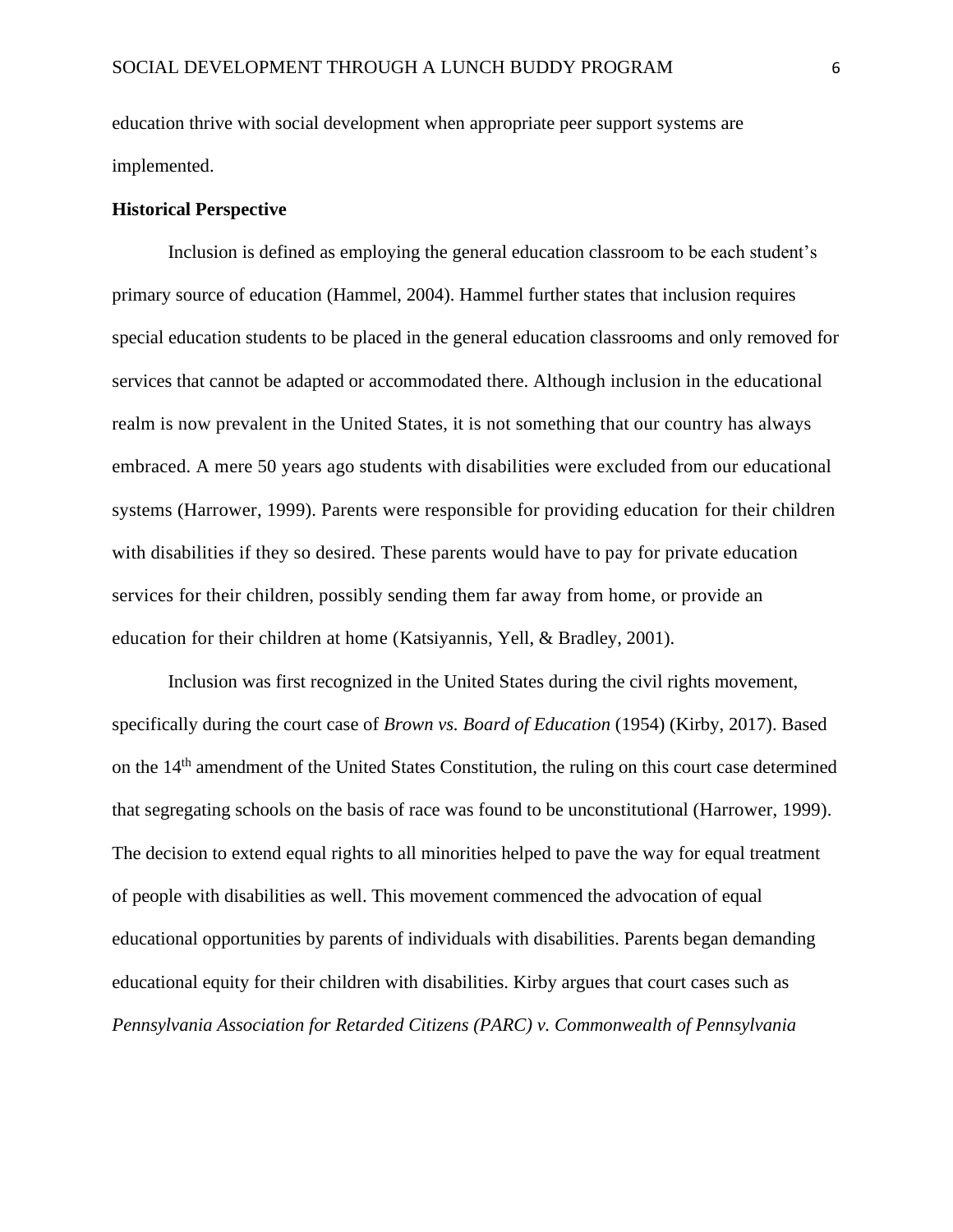(1972) and *Mills v. Boards of Education of the District of Columbia* (1972) were paramount to opening up people's minds to an educational system involving inclusion.

In 1975, Public Law 94-142, also known as the Education for All Handicapped Children Act (EAHCA), was passed. This law established the right to public education for all students regardless of disability (Brock, 2018). It required all school districts to provide a free appropriate public education (FAPE) for all students. Each student, regardless of ability, would now be given the opportunity to learn. This law also addressed the topic of least restrictive environment (LRE). Students with disabilities would now be allowed to learn next to their peers in a general education school setting. These policies were created to prepare students for the future inclusion they would experience in the real world (Kirby, 2017).

In 1990 EAHCA was reauthorized and renamed the Individuals with Disabilities Education Act (IDEA). This revision required an Individualized Education Program (IEP) containing meaningful educational goals to be implemented for each student receiving special education services. In 1997 this policy was amended to target grade content standards for all students, even those with disabilities (Katsiyannis et al., 2001). IDEA was again revised in 2004 and given the title Individuals with Disabilities Education Improvement Act (IDEIA). IDEIA ensured access to the general education curriculum for all students and encouraged educators to hold high expectations for their students in special education (Brock, 2018). This policy now includes all students in statewide assessments (Kirby, 2017). Inclusion is now viewed as increasing opportunities for all students to learn together by sharing all aspects of educational activities (Schaefer, Cannella-Malone, & Carter, 2016).

Inclusive education continues to evolve as our country's knowledge and understanding grows and expands. Students with disabilities now spend more time in general education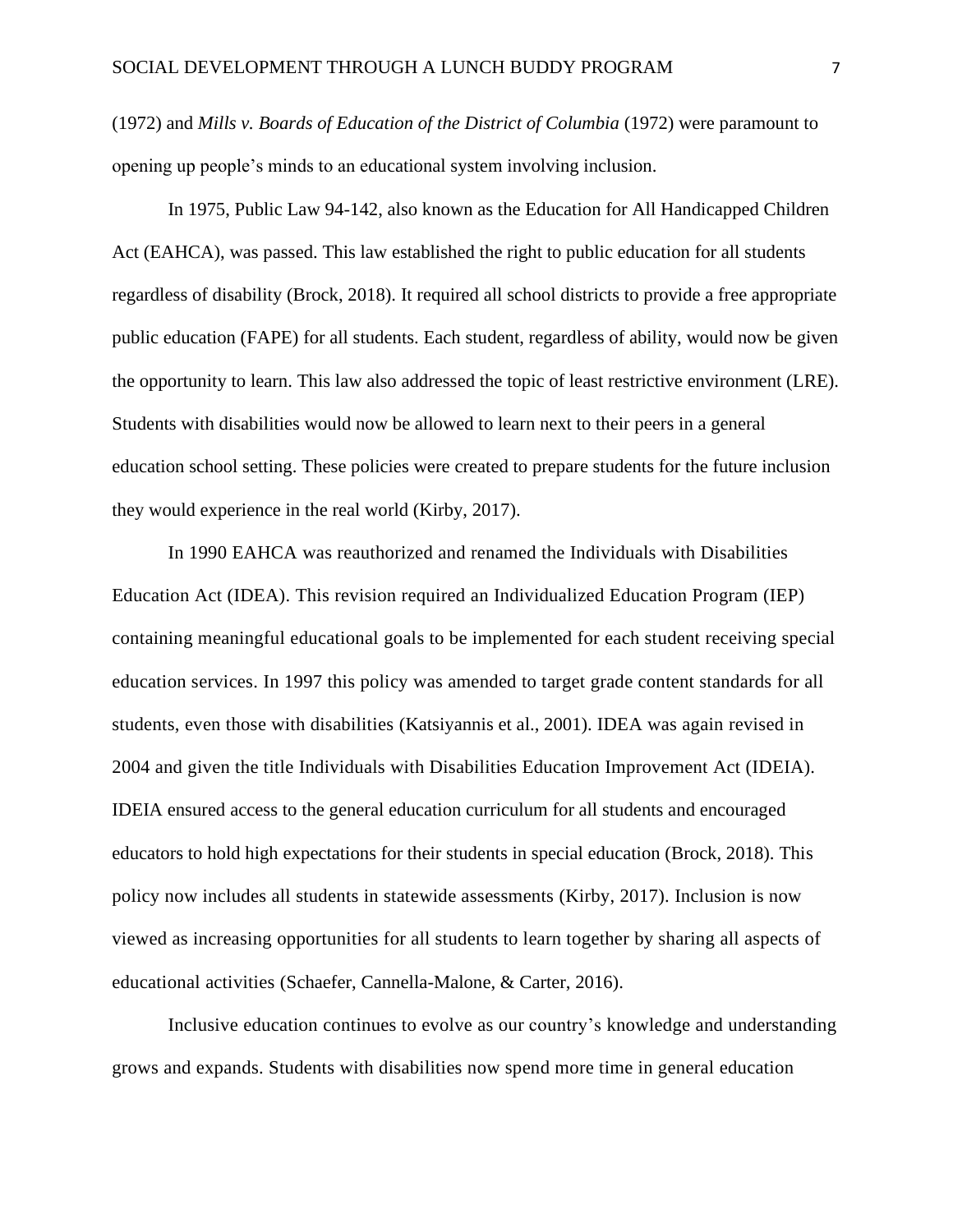classrooms each school day (Kuntz & Carter, 2019). Their opportunities to interact and form friendships with their general education peers have greatly increased. The changes that have occurred in our nation's educational policies have impacted students' placements and interactions. The social development of students in special education is now a major goal in inclusive education (Garrote & Dessemontet, 2015).

## **Underlying Theoretical Frameworks**

#### *Social Development*

Social skills are one component of social development that contributes to a person's ability to interact with others. Social skills are defined as behaviors that allow a person to interact appropriately and effectively with others (Kelly, 2017). These skills can be both verbal and nonverbal and are required to obtain and maintain personal relationships. Research states that personal relationships consisting of family and friends have been linked to the quality of life for an individual along with his or her overall happiness (Kelly). A person's happiness depends on his or her ability to communicate and interact with others. Opportunities to interact with others, therefore, need to be available for a person to develop his or her social skills.

Observational learning is also critical for the overall development of children, especially their social development (Harrower, 1999). Individuals develop their social skills by observing the actions of others. Appropriate behavior, self-direction, and task engagement are behavioral outcomes that increase during student interactions (Kuntz & Carter, 2019). Peers therefore play a critical role in an individual's social development (Harrower). DeLay et al. (2016) also affirm the great influence that peers have on one another. This research states that through reinforcement, collaboration, and modeling, students can have a powerful effect on their peers.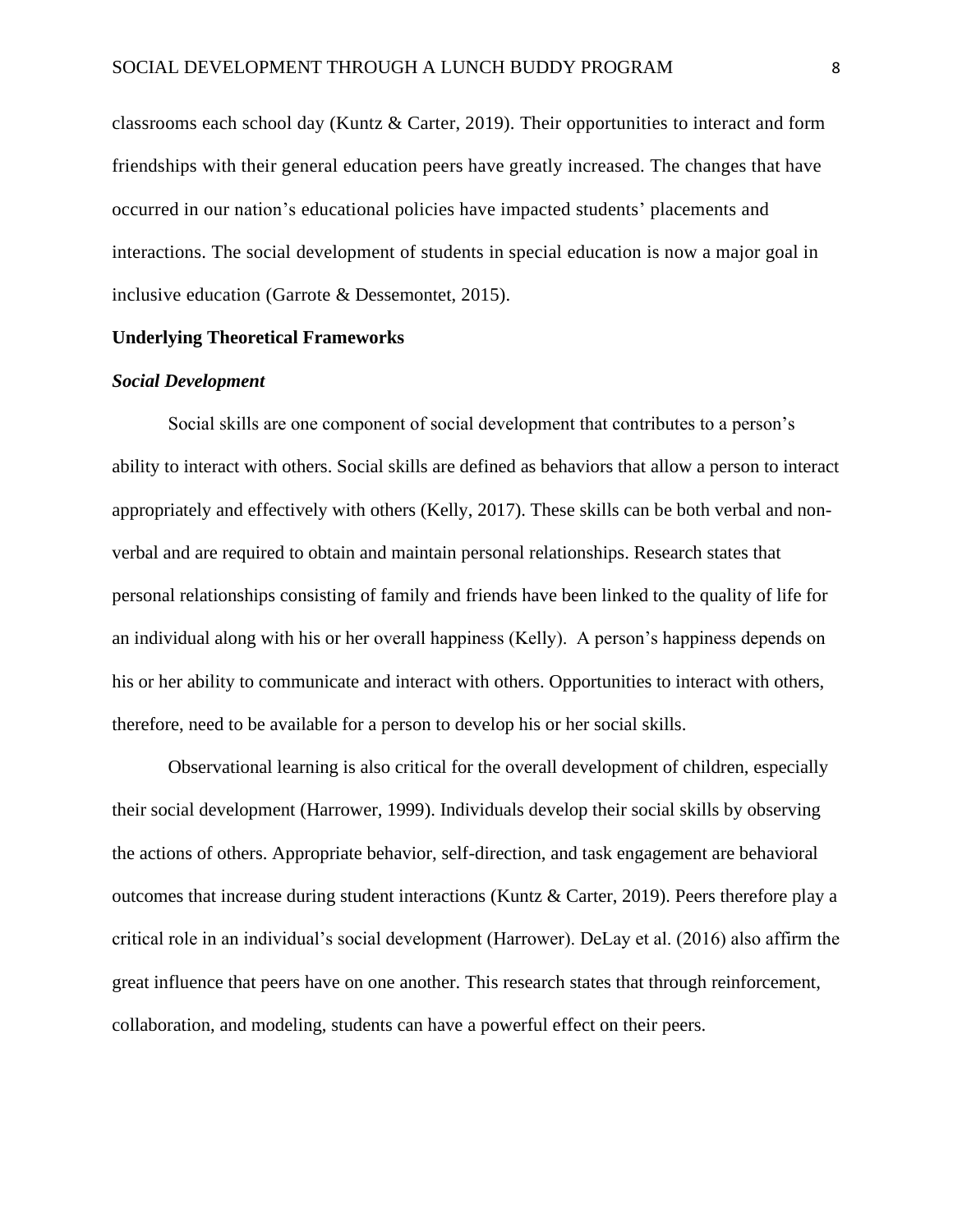Social development has been viewed with equal importance to a student's academic development (Harrower, 1999). For parents of special education students, the opportunity to interact socially and develop friendships is one of the greatest desires that parents may have for their child (Rossetti & Keenan, 2017). Students, therefore, need peer interactions and friendships to develop their overall well-being (Schaefer et al., 2016). In fact, friendship development is a primary goal for students with disabilities (English, Goldstein, Shafer, & Kaczmarek, 1997).

## *Social Skills Deficit*

Social skills are necessary factors in creating relationships with other people. When a person lacks social skills, it is referred to as having a social skills deficit. According to Hutchins et al. (2016), social skill deficits are either skill based, or performance based. Social skill deficit refers to a skill that an individual has not yet learned, whereas social performance deficit refers to a skill that an individual has learned but chooses not to use it. Individuals may also display social interaction skill deficits that could include a lack of initiating interactions, inferring meaning, and/or maintaining reciprocity (Hutchins et al.). Social skill deficits can therefore affect both the academic and social development of a student along with his/her educational experience (Hart & Banda, 2018).

People who lack social skills may not be able to communicate effectively nor may they be able to create positive personal relationships in which to enhance their lives. Students who are in special education have some form of disability and therefore may be lacking in various areas of social development. Students in special education typically struggle to interact and form peer relationships (Schaefer, Cannella-Malone, & Brock, 2017). In addition to their personal disabilities, people with social skill deficits are often isolated or segregated (Kelly, 2017). This isolation is a hinderance for their social development and decreases the chances of the critical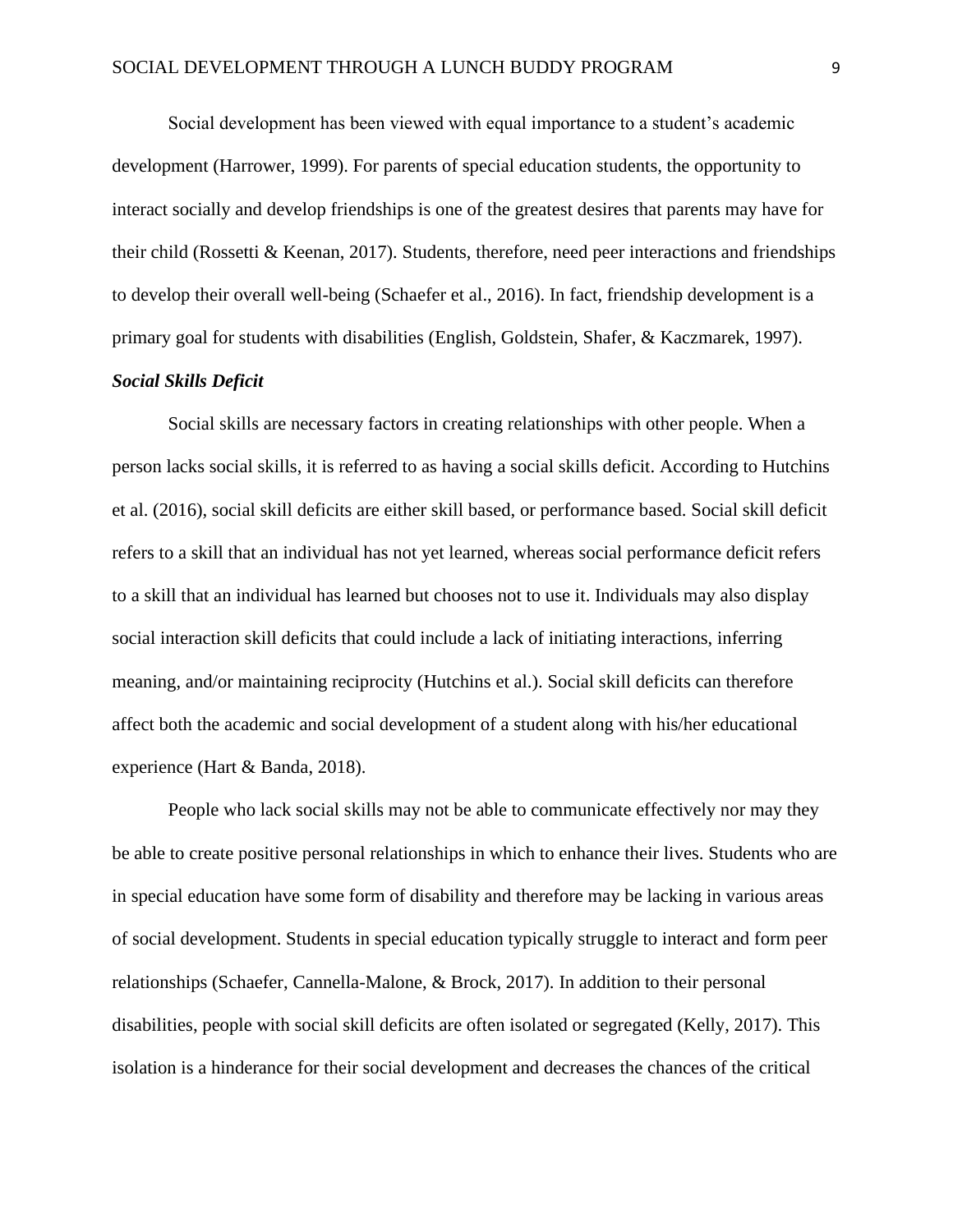interactions they need to develop their social skills. Students in special education, therefore, need additional support to help create these interactions with their peers (Simpson & Bui, 2016).

## *Benefits of Interaction*

A child's well-being is dependent on the social and peer relationships in which the child participates (Schaefer et al., 2017). Friendships are an important factor in various aspects of a person's life. Friends can influence one's beliefs and interests (Chow, Kiuru, Parker, Eccles, & Salmela-Aro, 2018). Chow et al. state that the influence of a friend can also have a determining factor on a student's scholastic development and motivation. Student effort on learning activities may be in direct correlation to that of his or her friend (Rossetti & Keenan, 2017). Rossetti & Keenan conclude that friendship also leads to increased interpersonal skills and a healthy social development. Schools therefore play a major role in creating an environment for a child's social development.

Although the majority of students in special education have lower than average social development, resulting in difficulty interacting in social situations, research has found that interaction is needed to help close the gap. The inclusion of a student in special education into a learning environment with their typical peers is a determining factor in the student's overall social development (Garrote & Dessemontet, 2015). In fact, Garrote & Dessemontet asserted that one of the primary goals of inclusive education is the improvement of social participation of students in special education.

A study performed by Taheri, Perry, & Minnes (2016) also identifies the importance of increasing the social and participation of students who are in special education. The study shows that although students with disabilities tend to lack friendships, they do, however, have a desire for those connections. This research leads to the understanding that the social skills which are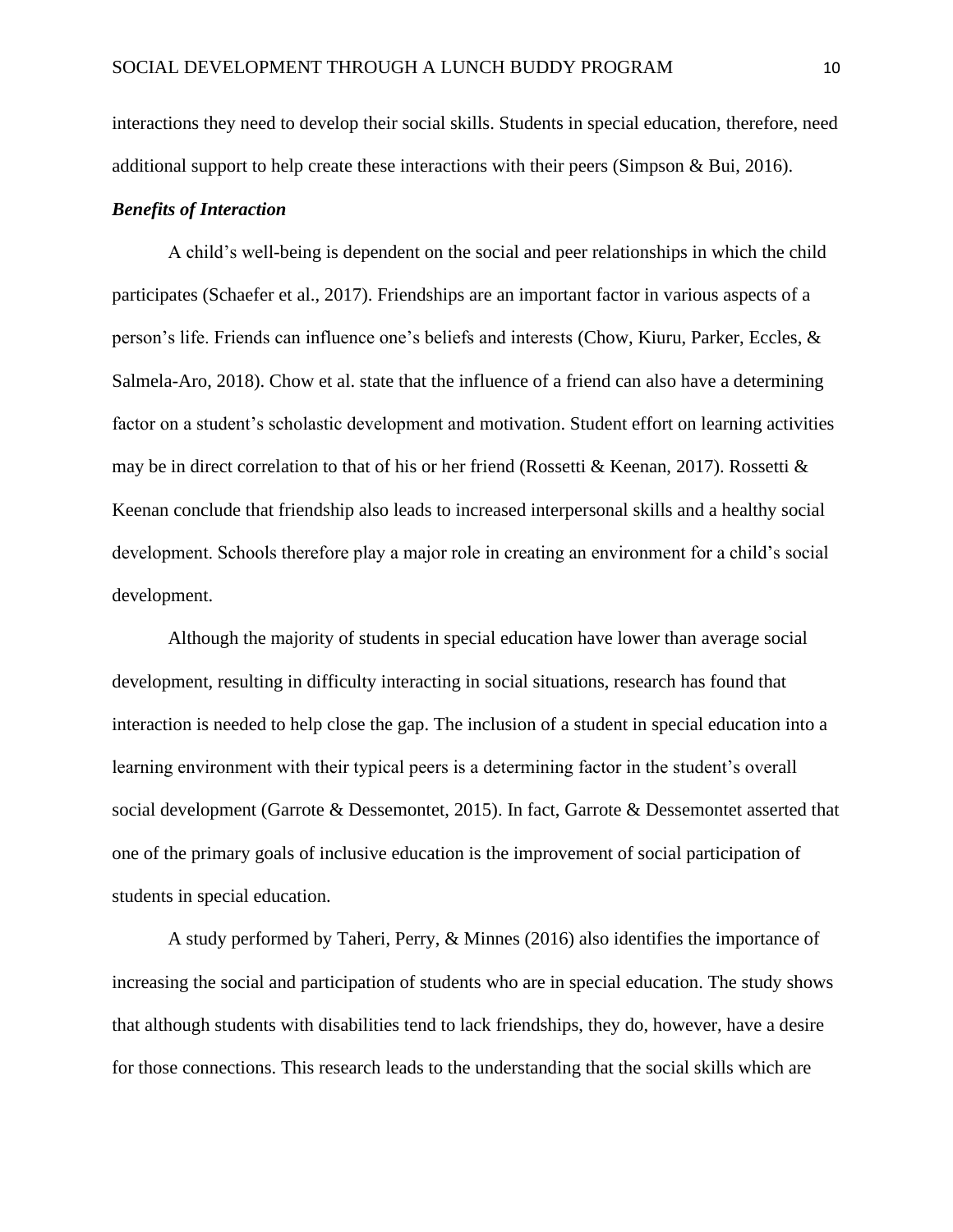needed to form and maintain personal relationships must be a priority in the education of all students. Because of this, years of research and practice continues to focus on increasing personal relationships for students with disabilities (Leighes, Kleinert, & Carter, 2017).

Students without disabilities have also expressed interest in becoming friends with their peers who have disabilities (Leighes et al., 2017). Students reported that they would like to learn how to interact with their peers who have disabilities. Leighes et al. state that these students would also like to help assist their peers in their personal, academic and social growth. Therefore, the social skills that are needed to form and maintain personal relationships must be a priority in the education of all students.

#### **Themes in the Literature**

#### *Intentional Interactions*

Despite the difficulties that students with disabilities experience socially and developmentally, interactions between people are important for personal development (Rossetti & Keenan, 2017). Social interactions are needed to practice and develop social skills along with other aspects of social development. In order to socially interact, students with disabilities need to have the opportunities to do so with their typical peers. Some students with disabilities, however, are in general education classrooms for a limited amount of time during each school day (Schaefer et al., 2017). Although students with disabilities are provided the opportunities to integrate with their peers, statistics show that these students spend over 83% of their time outside of the general education classrooms (Asmus et al., 2017).

Social interaction is an integral part of the school experience (Rossetti & Kennan, 2017). Simply including students with disabilities in the general education classroom, however, will not guarantee that social interactions will take place (Garrote & Dessemontet, 2015; Hochman et al.,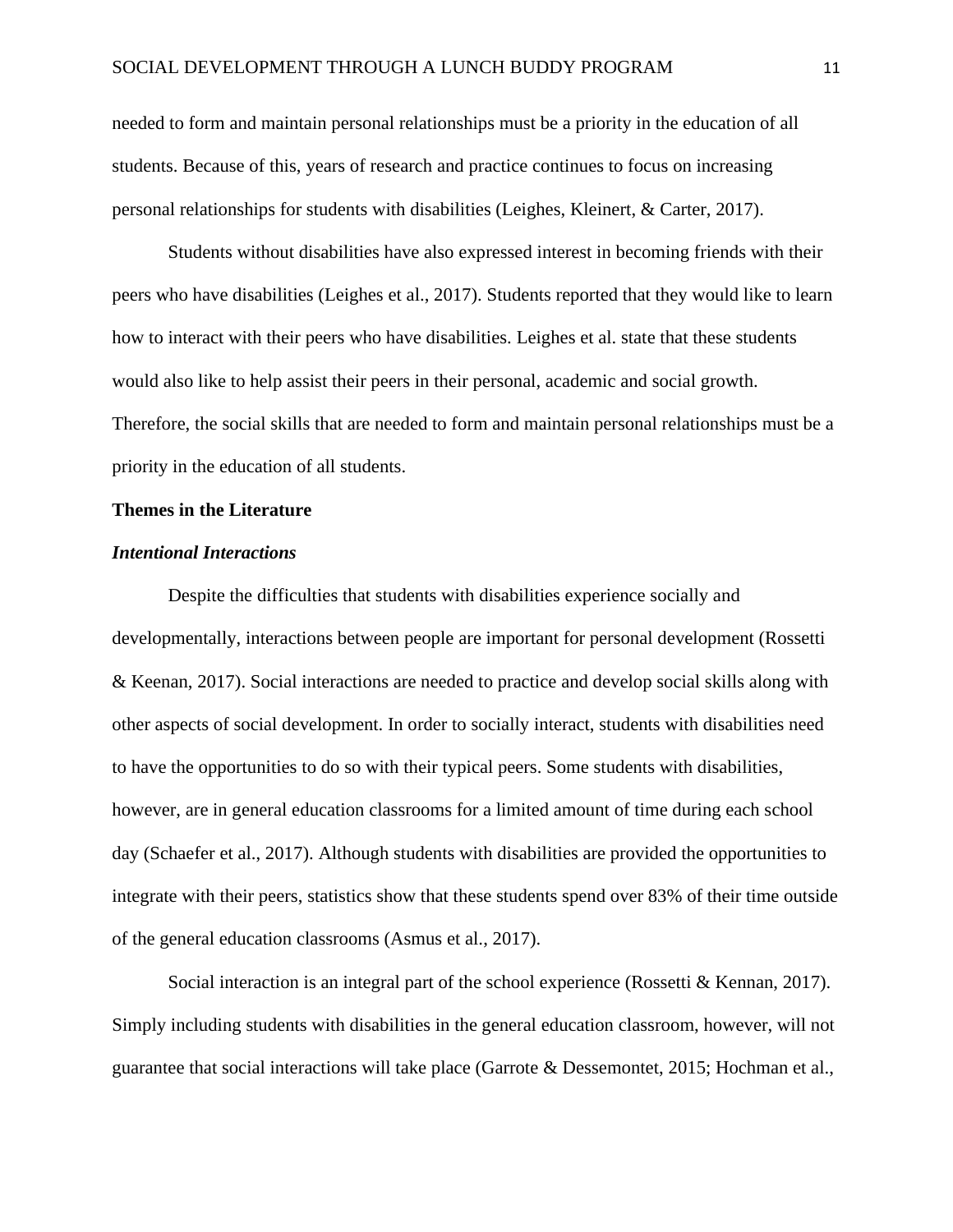2015; Simpson & Bui, 2016). Studies have also shown that few interactions take place for the students who are integrated into the general education classroom (Schaefer et al., 2017). Simpson & Bui found that increasing the proximity of students with disabilities to students without disabilities will not necessarily lead to social interaction among peers either. Even when special education students are integrated into a general education classroom, segregation for these students may still be an issue (Asmus et al., 2017). As participants of an inclusive classroom, students with severe disabilities are commonly secluded (Rossetti & Keenan).

Friendship is a component of social development that can easily be overlooked for students with disabilities. This factor is especially true at the middle school and high school levels when class schedules may present conflicts for personal interactions (Hughes et al., 1999). Studies show that friendships between students with and without severe disabilities are rare (Rossetti & Keenan, 2017). The interactions that do take place are generally one-sided. One reason for this lack of friendship may be that few students with disabilities participate in after school activities. The lack of participation may be due to issues with transportation, parental resources, or available options in which to participate (Leigers et al., 2017). Research indicates that less than 25% of students with severe disabilities interact socially with friends outside of the school day (Rossetti & Keenan).

### *Paraprofessional Hinderance*

The increase of inclusion has instigated questions of how to best assist special education students in accessing the content and learning in the general education classroom (Carter et al., 2015). Often paraprofessionals are assigned to provide support and assistance for special education students when participating in general education classes. This arrangement however may not be in the best interest for the special education students. Studies are challenging the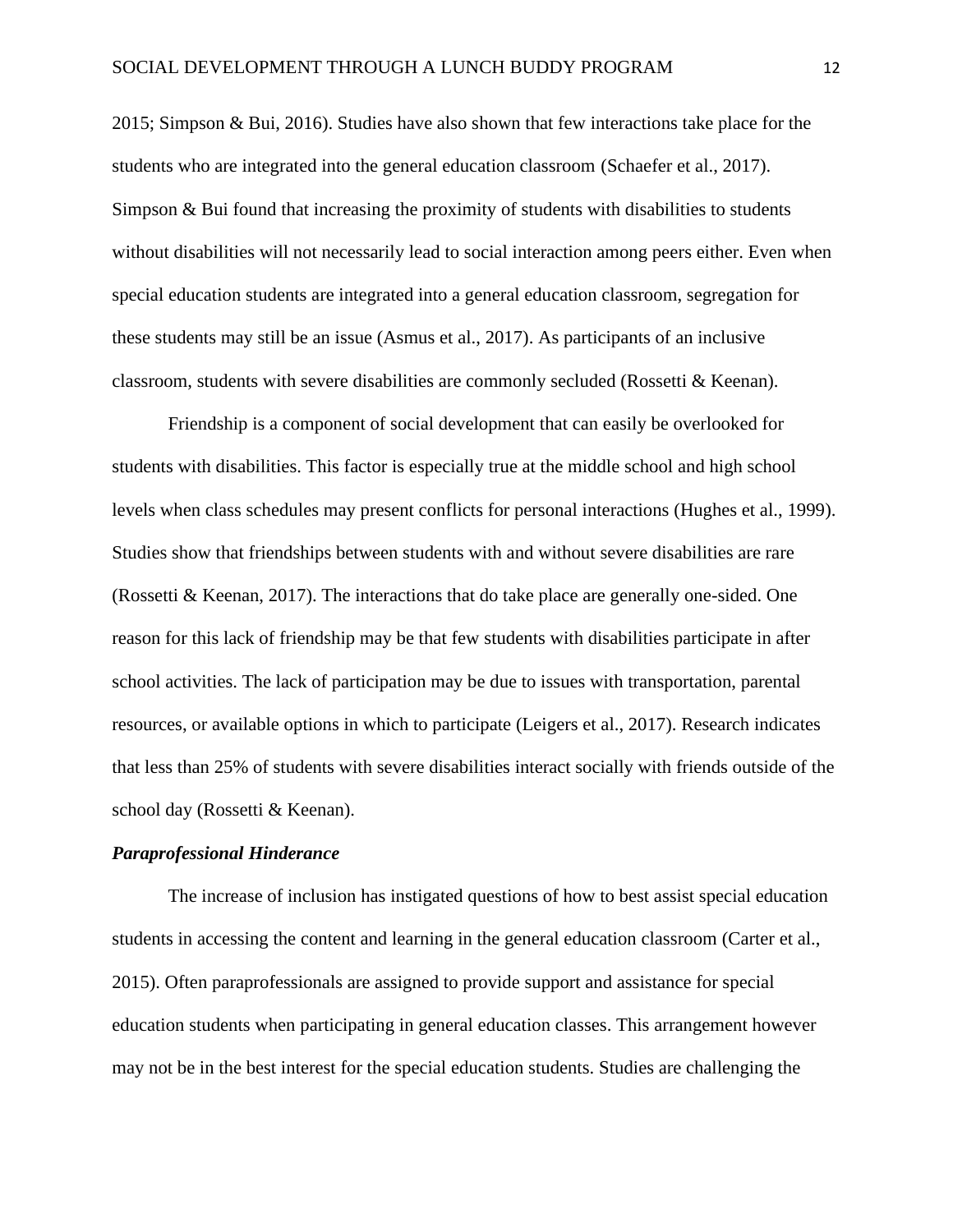paraprofessional support arrangement of the current educational system (Carter et al.). Evidencebased practices are concluding that other options should be considered when determining appropriate interventions for the inclusion of special education students (Hutchins et al., 2016).

Studies have revealed that the assistance of a paraprofessional for special education students during interactions with their peers may be detrimental. The constant presence of the paraprofessional may impede peer interactions (Brock, Biggs, Carter, Cattey, & Raley, 2015) Brock et al. also state that this is especially true during the adolescence years when peer relationships increase in importance. The presence of a paraprofessional may even create ostracization of the student s/he is assisting (Simpson & Bui, 2017). Carter et al. (2015) deem that paraprofessionals' participation, therefore, may be a hinderance to the socialization of the students in special education.

Carter et al. (2015) conducted a study to compare students in special education who receive assistance from paraprofessionals to those who receive assistance from their peers. The research focused on peer interactions, academic engagement, social participation, and friendship. The pivotal conclusion of this study indicated that students receiving peer support arrangements had greater results in all areas that were addressed in this research (Carter et al., 2015). These results motivate educators to reevaluate the current system which uses paraprofessionals to assist students in special education in the inclusion process (Brock et al., 2015).

#### *Necessary Interventions*

Peer support interventions are ways to provide assistance to students in special education. These evidence-based approaches enhance inclusion for all students and promote peer interactions (Schaefer et al., 2017). These interventions provide interaction training for students with and without disabilities. They provide peer-mediated strategies to help students who have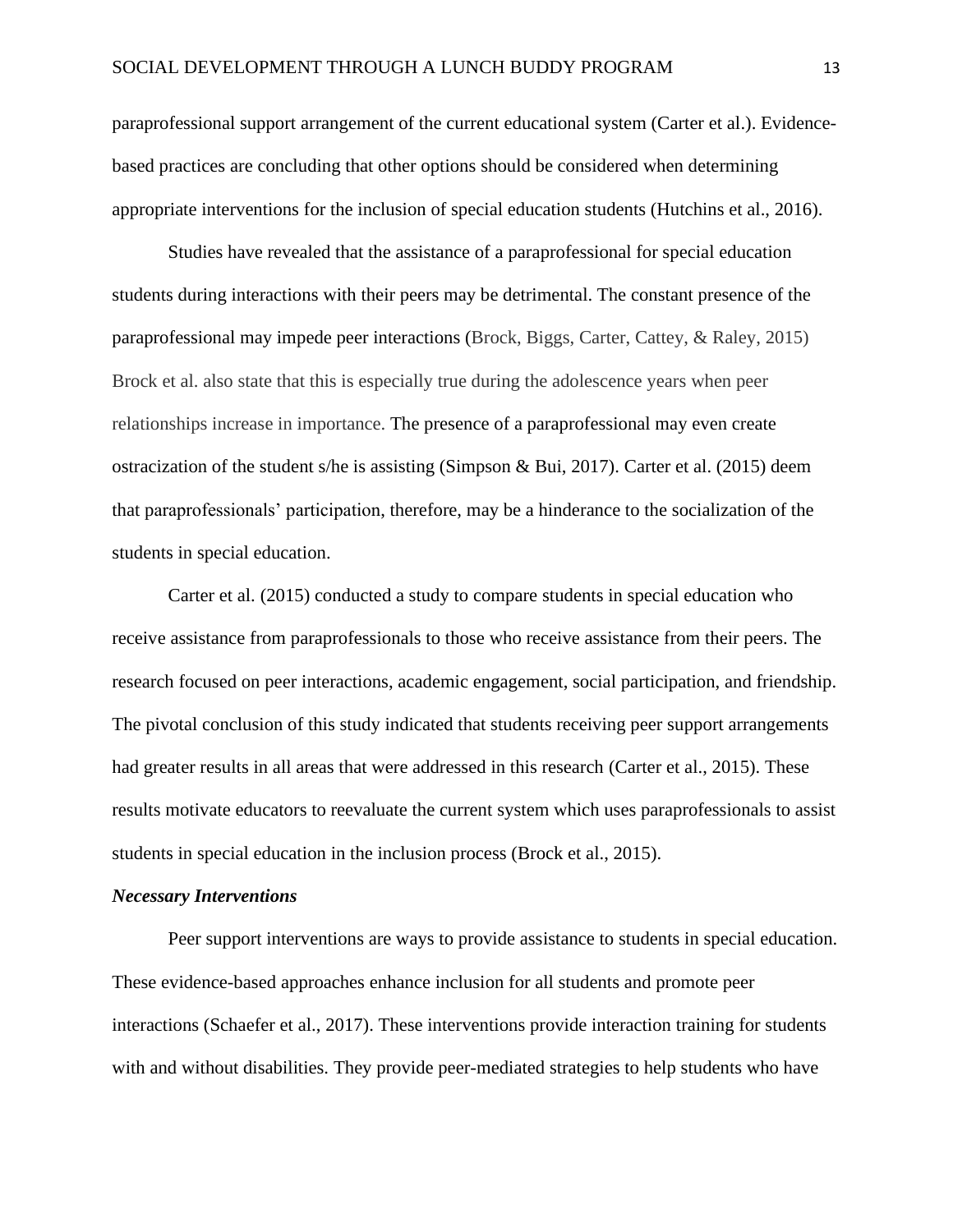disabilities interact with their peers without relying on adults for assistance (Simpson & Bui, 2017).

Peer support arrangements consist of a student requiring special education services and two to three typical peers who provide the student with both academic and social support (Leigers et al., 2017). The typical peers are taught how to provide appropriate assistance for their specific classmate. Peer support arrangements have been found to overcome the barriers that have been known to hinder social development for students with disabilities (Brock et al., 2015).

Research shows that during peer support interactions the student requiring the services gains both academic and social skills (Leigers et al., 2017). Likewise, Leigers et al. state that peer interactions contribute to personal growth and friendship for the students who are providing the services. All participants, therefore, experience increased interactions with peers that they might not have interacted with normally (Carter et al., 2015). Research states that these interactions can then be extended outside of the classroom with their peers using the social strategies that have been taught and practiced (Schaefer et al., 2017).

#### *Intervention Examples*

Reading Buddies is an example of a peer-mediated intervention used to combine social interaction into academic learning (Simpson & Bui, 2017). Reading Buddies participate in a shared reading activity during which they discuss and answer questions together about their reading. Shared reading is recognized as a valuable method of increasing fluency and comprehension, and other necessary reading skills. This program is also known to increase positive social interactions between peers. The Reading Buddies program can also be expanded to include students in special education. Simpson & Bui indicate that the program and activities have been found to increase the literacy development as well as the social development of these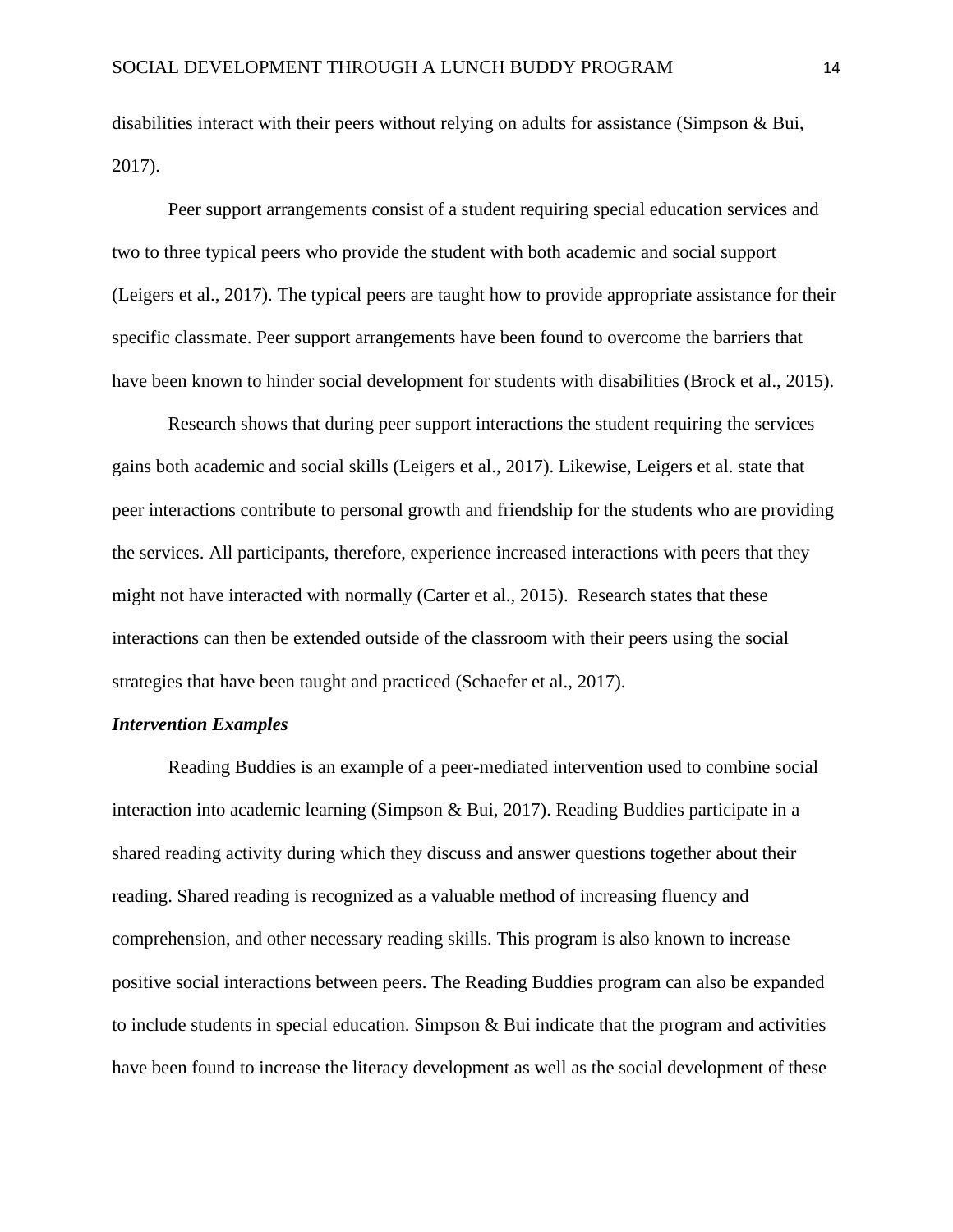students. It provides an important foundation in which these skills can be practiced and improved. Reading Buddies is an intervention program that increases the social interactions and promotes important foundational social and academic skills for students in special education.

Circle of Friends is a support-based intervention focused on the social participation of children with social and emotional needs (Garrote & Dessemontet, 2015). In this program, multiple typical children volunteer to meet weekly with a child who has a disability. These friends join together to support the student with any social problems s/he is feeling or experiencing. Together they identify and implement solutions to these problems. An adult facilitator is also present to assist and provide support for the group when needed. This intervention was found to increase the social interaction of students with social and emotional needs (Garrote & Dessemontet). Based on a qualitative study, Garrote & Dessemontet found that Circle of Friends also created greater acceptance of the students with disabilities by their classmates.

Special Friends is an intervention that utilizes the participation of a whole class (Meyer  $\&$ Ostrosky, 2016). This is a multi-tiered program that uses evidence-based practices to support peer relations and interactions for students with and without disabilities. It includes the introduction of age-appropriate themes related to disability content. This program uses understanding and inclusion as a base for establishing peer relationships with students with disabilities. It provides consistent peer interaction opportunities that increase the development of friendship for both the students with and without disabilities. Special Friends is an accomplished intervention for promoting acceptance for students with disabilities (Meyer & Ostrosky).

Peer support arrangements is another type of intervention that focuses on increasing interactions for students with disabilities (Leigers et al., 2017). This program consists of two to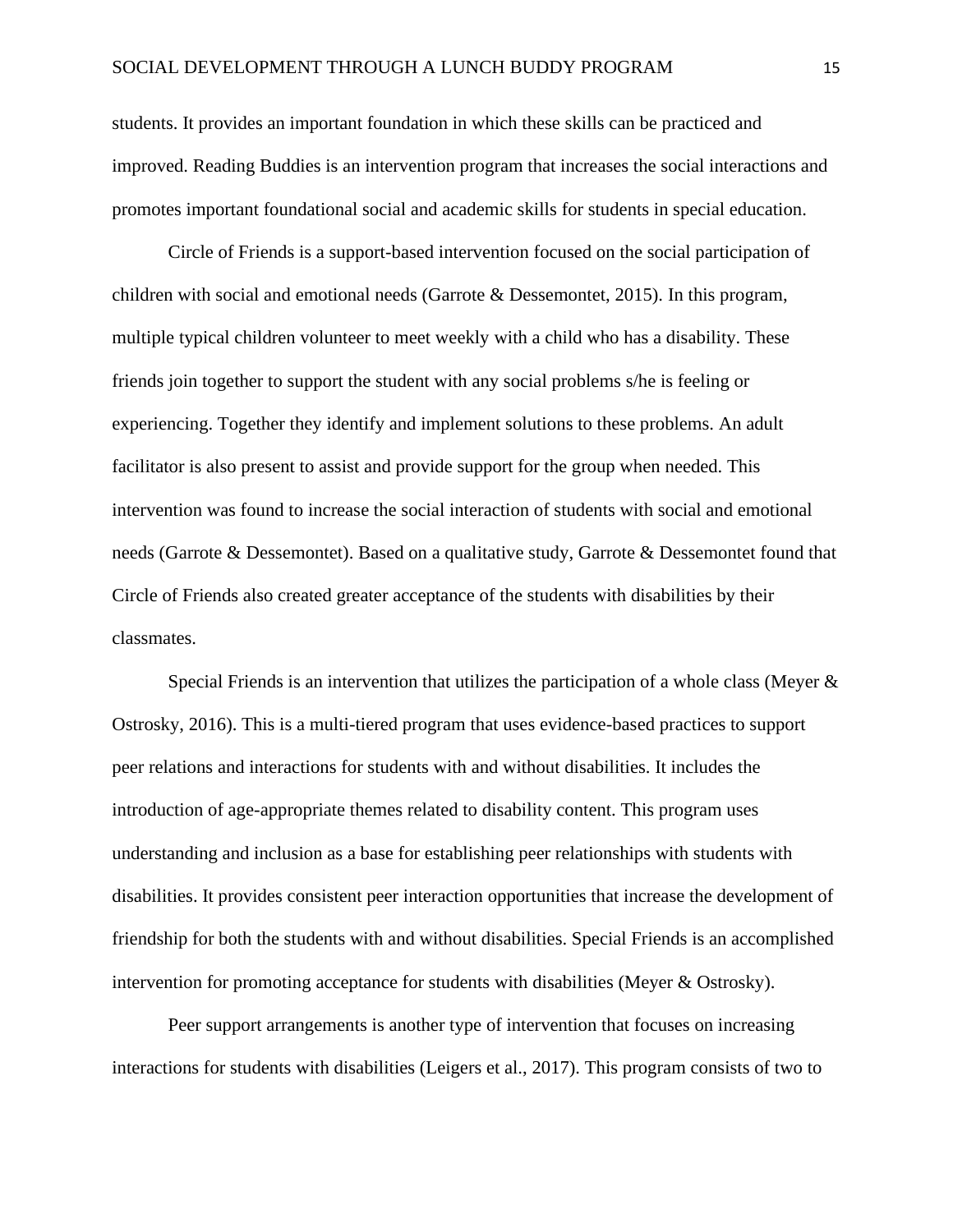three students from a general education classroom who offer support, both academically and socially, to a student with a disability. Academically, they help the student stay on task and prompt the student to answer questions when appropriate. They also summarize key concepts and help the student organize his or her materials. Socially, they ensure that the student is included and participates in group projects and helps to initiate conversations. Peer support arrangements enhances both the academic and social performances of students with disabilities providing increased skills and friendships (Leigers et al.).

Social-emotional learning (SEL) interventions are created to increase the social development of students with disabilities (DeLay et al., 2016). These types of interventions assist students in understanding appropriate social behaviors as well as implementation of these appropriate behaviors. They may include instruction and assistance regarding self-regulation skills as well as guidance on personal relationship skills with their classmates. Research from SEL programs indicate an increase of collaboration skills and learning for participants. These practices then lead to positive peer influences for students with disabilities. Overall, SEL interventions provide significant gains in not only the social and emotional skills of students with disabilities, but also in their behaviors, attitudes, and academic performances (DeLay et al.).

Peer Buddies is an intervention that helps students with disabilities experience a complete integrated classroom (Copeland et al., 2002). Integrated classrooms were designed to provide students with disabilities access to all areas of learning, both academically and socially. Students with disabilities, however, tend to need additional support in order to maximize their integrated classroom experiences. Peer Buddies is a program that assists with this progress. The support that the typical students provide to their peer buddies will vary depending on individual needs and desires. Assistance may be provided to help teach peers appropriate interactions or to help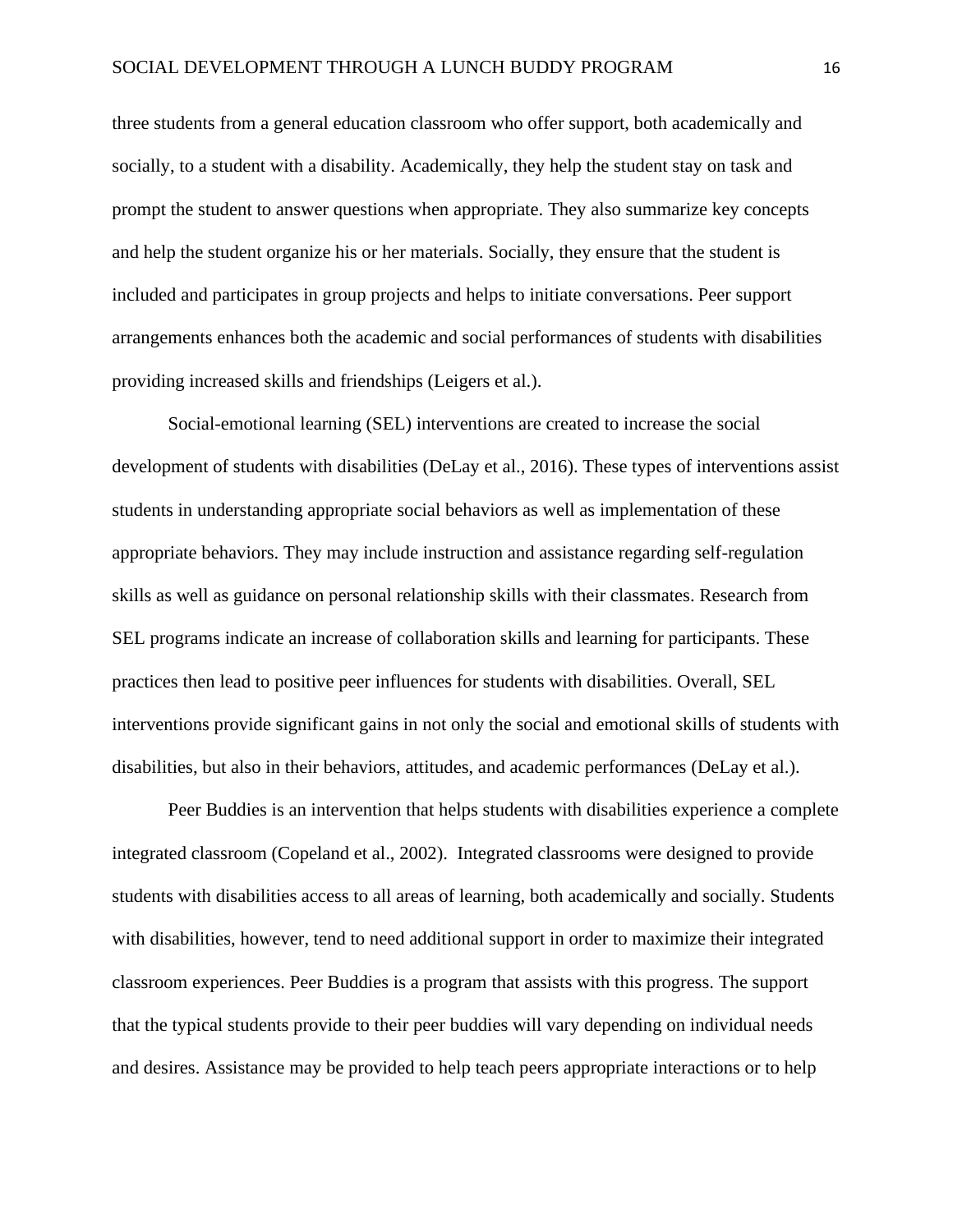peers complete their assignments. In return, some of the Peer Buddies programs even provide elective credits for the typical students who participate and assist in the program. Participants also indicate how their perceptions and abilities have grown and benefited from their participation in the program. Peer Buddies interventions create an overall enhancement of the integration system in multiple areas and for the various types of students in our school system (Copeland et al.).

## **Application**

Social development is an essential aspect of the human developmental process (Kelly, 2017). In order to develop properly, individuals need to be provided with opportunities to practice their social skills (Harrower, 1999). People must first be introduced to the appropriate actions for specific social situations. Next, they need to be trained to produce the acceptable conduct if they are not able to pick up on them through observation. Individuals will then need to implement these skills and actions in a variety of contexts. These experiences will help a person feel more comfortable with these skills as well as expand their social knowledge and ability in different situations (Simpson & Bui, 2017). Each opportunity in turn leads to an individual's continued growth of his or her personal social development.

Inclusion is necessary for true social development to occur (Harrower, 1999). Being able to relate to a variety of people in various situations is the pinnacle of an individual's social development. Inclusion helps to provide these opportunities of growth for students with disabilities. Research shows that peer mediated programs also aide in this process by providing a means to teach individuals with disabilities the proper social skills needed for different situations (Garrote & Dessemontet, 2015).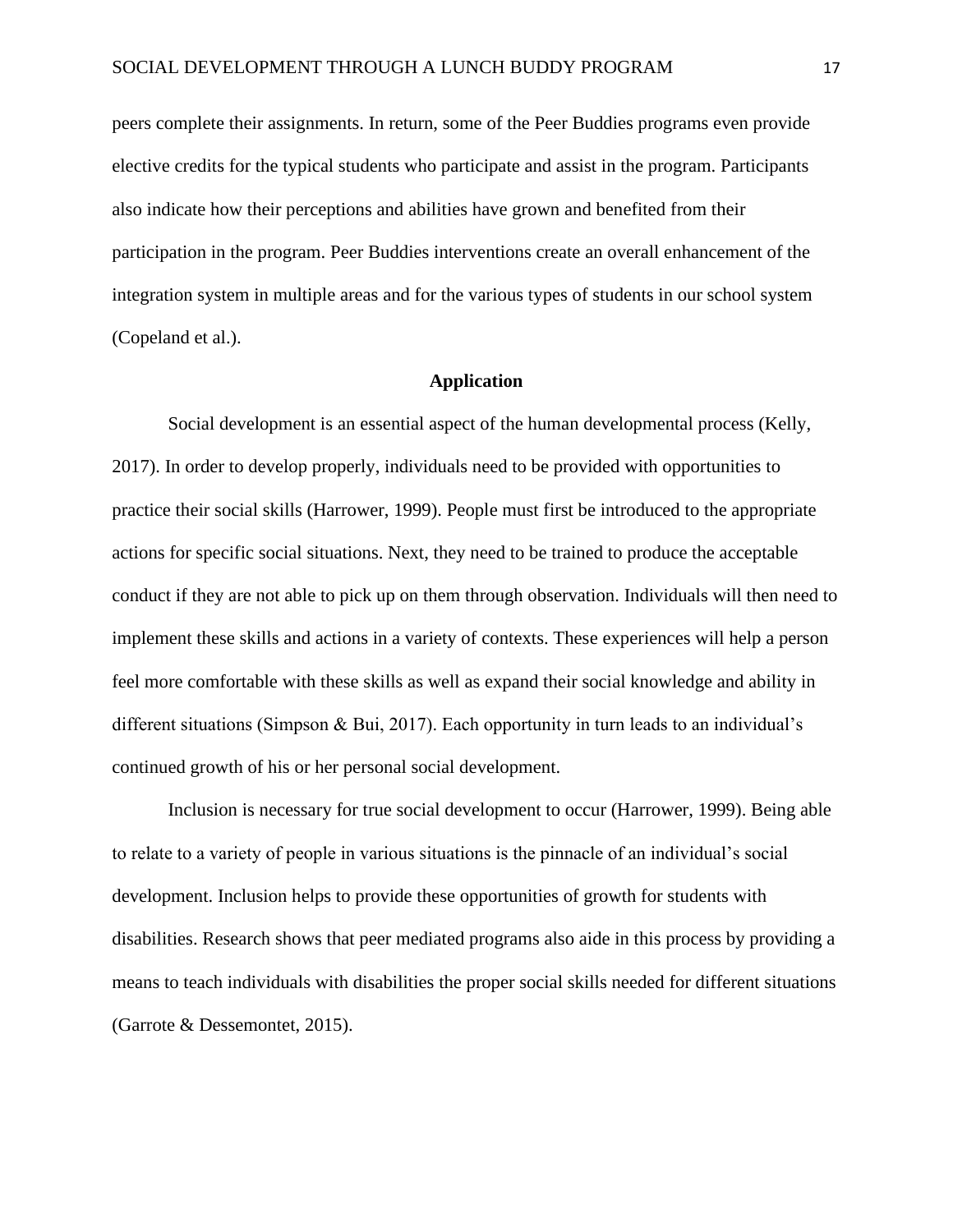Lunch is an opportune time for inclusion and peer interactions to occur. It is a relaxed environment where students can engage with each other and enjoy one another's company. Students can practice the social skills they are taught in the classroom with their peers in a less stressful situation (Simpson & Bui, 2017). This context also expands their experience to other people they might encounter in everyday situations.

As a special education teacher my role is to be an advocate for my students. I am to make sure that each individual IEP is completely followed. Some of my students have social skill goals they need to work on. I am also responsible for making sure that least restrictive environment (LRE) laws are being followed for my students. It is my job to ensure that my special education students are not only being included, but that they are provided opportunities to practice their social skills each school day.

Special education teachers can promote the social development of their students by making sure that schools and teachers are following inclusion laws. It is a special educator's job to be the voice of and the advocate for the students on his/her caseload. Some specific ways that teachers can provide an environment that is conducive to social development is implementing interventions that are known to generate social interaction. Studies show that interventions, based in research and with peer support as the common thread, are the most effective for cultivating the social development of a student in special education (Schaefer et al., 2017).

#### **Conclusion**

From the evidence provided, social development occurs at a greater extent for students with disabilities when it is facilitated by peers versus paraprofessionals (Carter et al., 2015). Most schools, however, continue to implement paraprofessionals to assist students with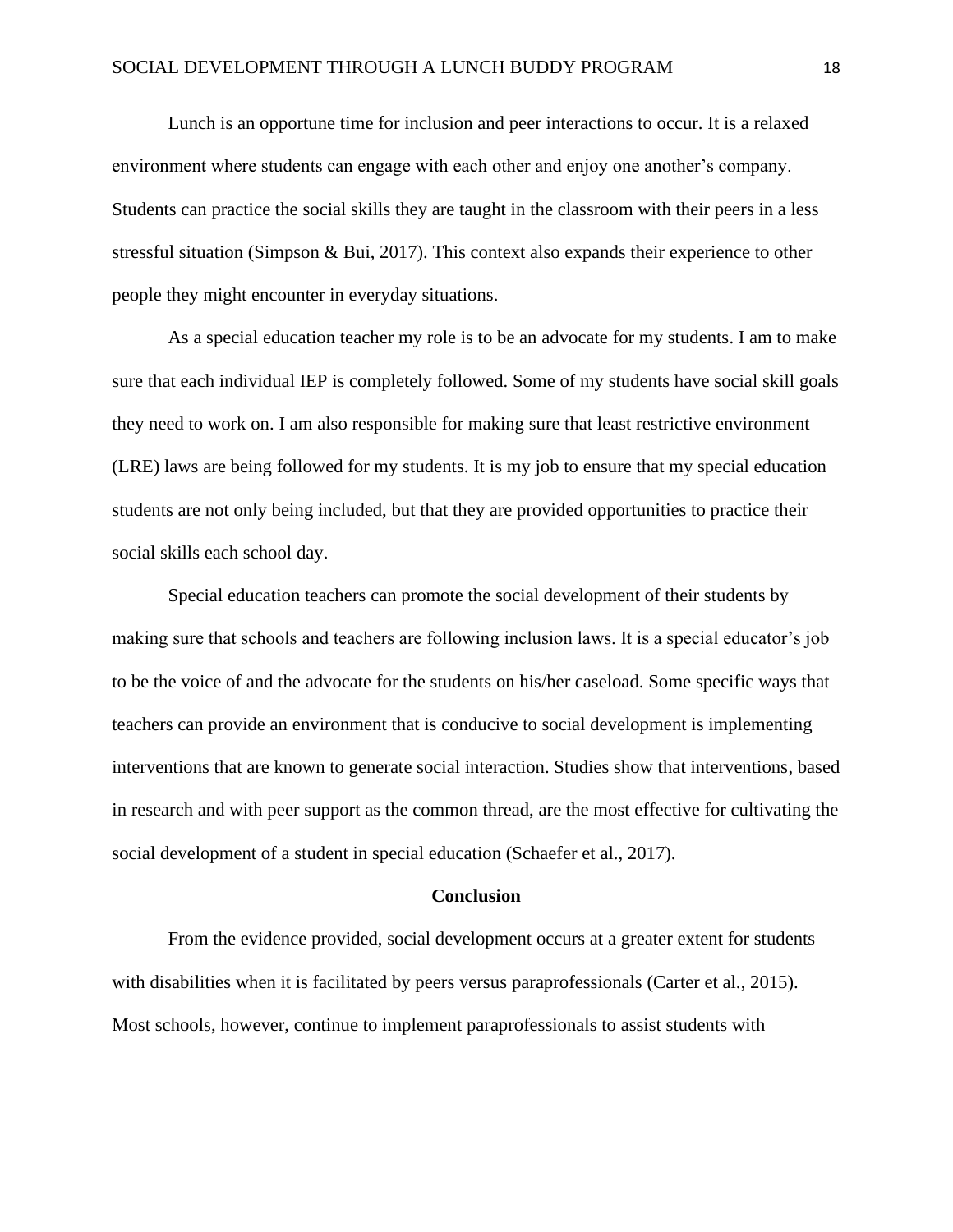disabilities during school hours. Evidence-based practices concerning social development, therefore, are not being used to determine best practices for the students with disabilities.

The social development of individuals in special education is not a new topic. Social development effects all areas of a person's life and is important for individuals with and without disabilities. Most of the data available on social development interventions focuses on the academic areas and learning situations. Social development, however, occurs in everyday situations as well. Studies regarding the social development of students with disabilities, therefore, need to be expanded to include a variety of situations, including those during nonacademic times. Situations involving free or down time would provide valuable information in regard to the social development of students with disabilities (Hochman et al., 2015).

A lunch buddy program is an intervention that promotes social interactions among students with and without disabilities (Hochman et al., 2015). It creates an enjoyable atmosphere where friendships are shared among peers. This research-based intervention breaks down walls and creates a true atmosphere of inclusion. A lunch buddy program, therefore, is an admirable way to increase the social skills and overall development of students in special education.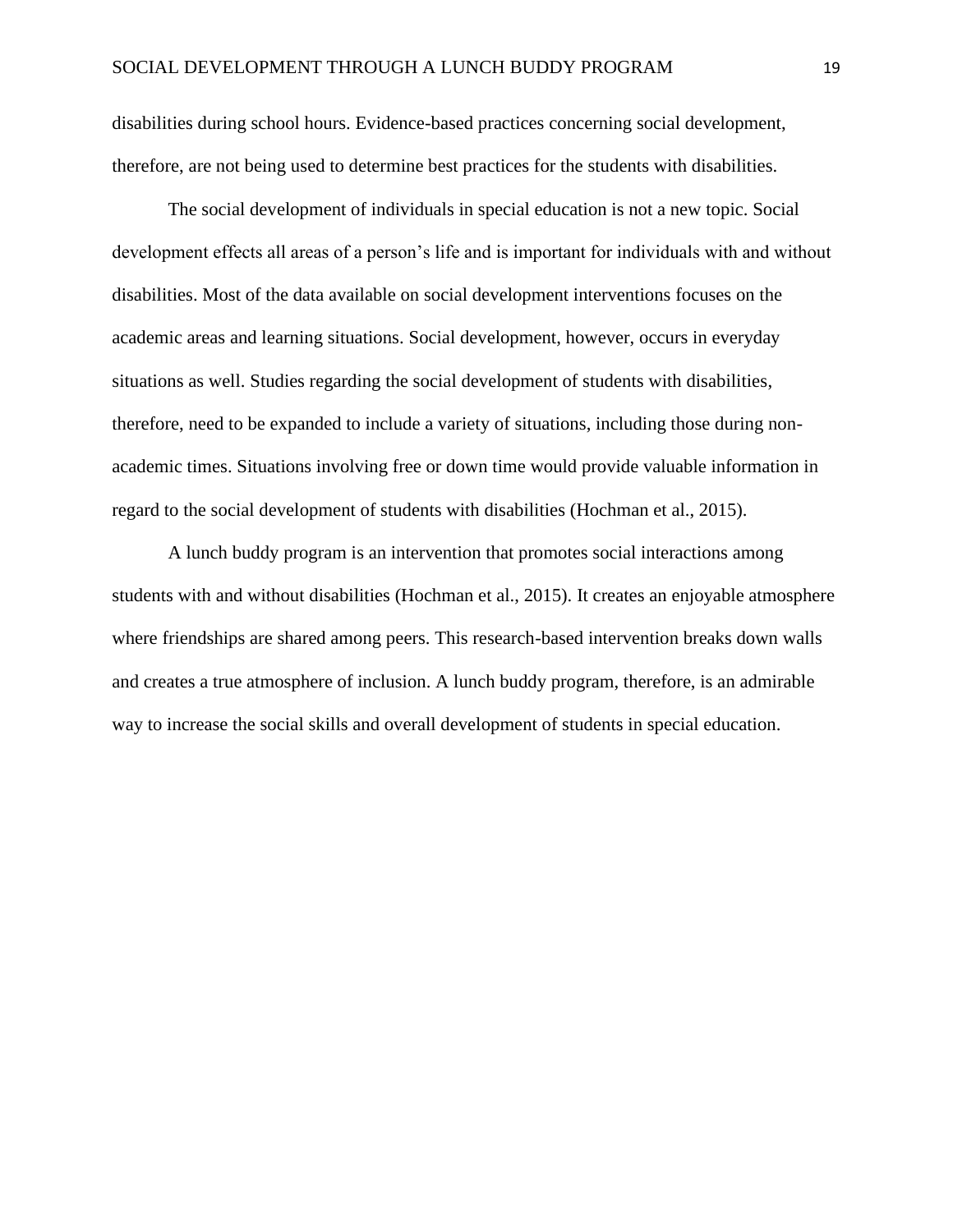#### References

Asmus, J. M., Carter, E. W., Moss, C. K., Biggs, E. E., Bolt, D. M., Born, T. L., et al. (2017). Efficacy and social validity of peer network interventions for high school students with severe disabilities. *American Journal on Intellectual and Developmental Disabilities, 122*(2), 118-137, 208, 210.

doi:http://dx.doi.org.ezproxy.nwciowa.edu/10.1352/1944-7558-122.2.118

- Brock, M. E. (2018). Trends in the educational placement of students with intellectual disability in the united states over the past 40 years: AJMR. *American Journal on Intellectual and Developmental Disabilities, 123*(4), 305-314, 382, 384. doi:http://dx.doi.org.ezproxy.nwciowa.edu/10.1352/1944-7558-123.4.305
- Brock, M., Biggs, E., Carter, E., Cattey, G., & Raley, K. (2015). Implementation and generalization of peer support arrangements for students with severe disabilities in inclusive classrooms. *Journal of Special Education, 49*(4), 221-232. https://doi.org/10.1177/0022466915594368
- Carter, E. W., Asmus, J., Moss, C. K., Biggs, E. E., Bolt, D. M., Born, T. L., et al. (2015). Randomized evaluation of peer support arrangements to support the inclusion of high school students with severe disabilities. *Exceptional Children,82*(2), 209-233. doi:10.1177/0014402915598780
- Chow, A., Kiuru, N., Parker, P., Eccles, J., & Salmela-Aro, K. (2018). Development of friendship and task values in a new school: Friend selection for the arts and physical education but socialization for academic subjects. *Journal of Youth and Adolescence, 47*(9), 1966-1977. doi:10.1007/s10964-018-0894-6

Copeland, S. R., McCall, J., Williams, C. R., Guth, C., Carter, E. W., Fowler, S. E. et al. (2002).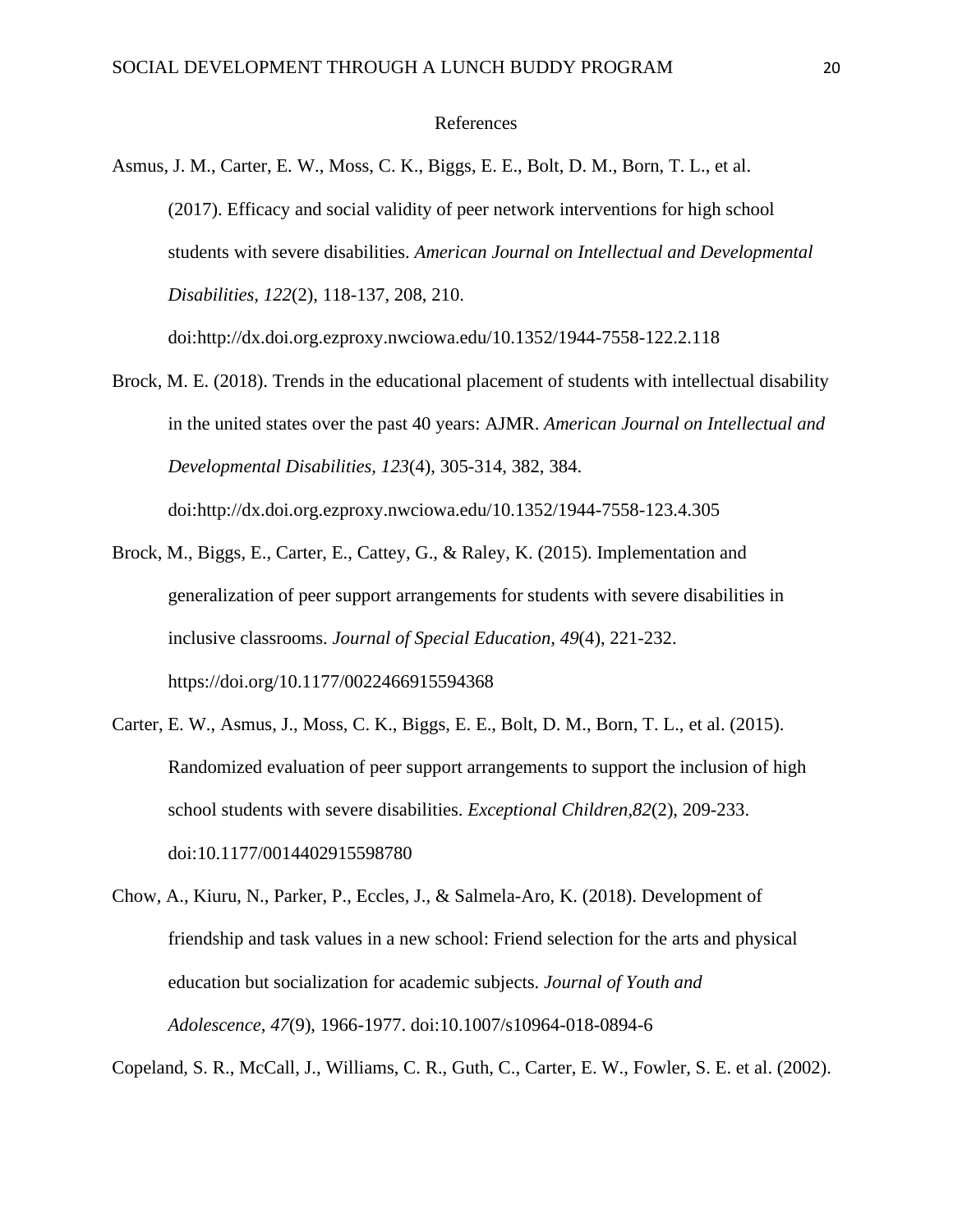High school peer buddies. *Teaching Exceptional Children, 35*(1), 16. Retrieved from http://ezproxy.nwciowa.edu/login?url=https://search-proquestcom.ezproxy.nwciowa.edu/docview/201102721?accountid=28306

- Delay, D., Zhang, L., Hanish, L. D., Miller, C. F., Fabes, R. A., Martin, C. L., et al. (2016). Peer influence on academic performance: A social network analysis of social-emotional intervention effects. *Prevention Science*, *17*(8), 903–913. doi: 10.1007/s11121-016-0678- 8
- English, K., Goldstein, H., Shafer, K., & Kaczmarek, L. (1997). Promoting interactions among preschoolers with and without disabilities: Effects of a buddy skills-training program. *Exceptional Children*, *63*(2), 229–243. doi: 10.1177/001440299706300206
- Garrote, A., & Dessemontet, R. S. (2015). Social participation in inclusive classrooms: Empirical and theoretical foundations of an intervention program. *Journal of Cognitive Education and Psychology, 14*(3), 375-388. Retrieved from http://ezproxy.nwciowa.edu/login?url=https://search-proquestcom.ezproxy.nwciowa.edu/docview/1719241263?accountid=28306
- Hammel, A. M. (2004). Inclusion strategies that work. *Music Educators Journal*, *90*(5), 33–37. doi: 10.2307/3400021
- Hart, S. L., & Banda, D. R. (2018). Examining the effects of peer mediation on the social skills of students with autism spectrum disorder as compared to their peers. *Education and Training in Autism and Developmental Disabilities, 53*(2), 160-175. Retrieved from http://ezproxy.nwciowa.edu/login?url=https://search-proquestcom.ezproxy.nwciowa.edu/docview/2271949229?accountid=28306

Harrower, J. K. (1999). Educational inclusion of children with severe disabilities. *Journal of*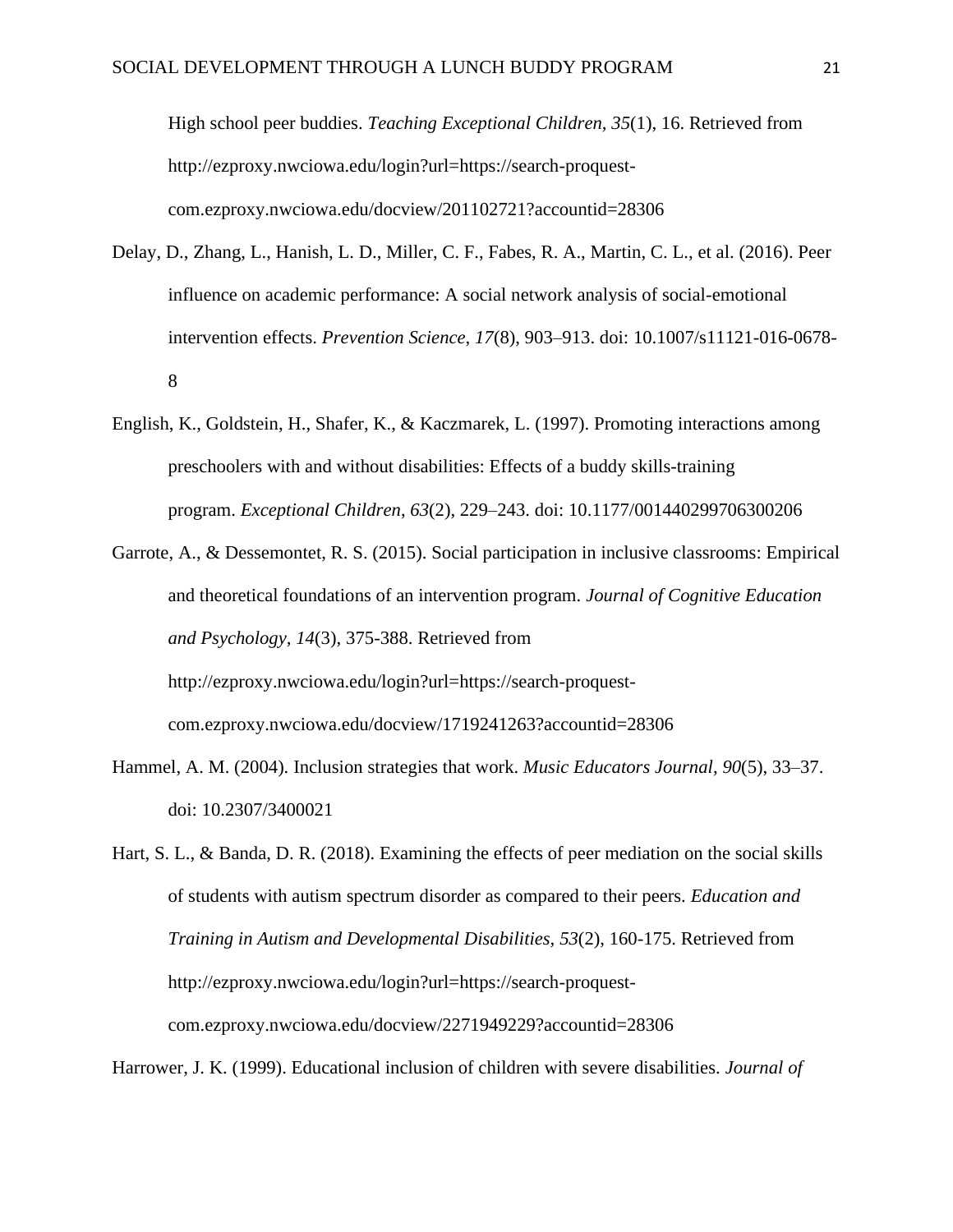*Positive Behavior Interventions, 1*(4), 215. Retrieved from http://ezproxy.nwciowa.edu/login?url=https://search-proquestcom.ezproxy.nwciowa.edu/docview/218765182?accountid=28306

- Hochman, J. M., Carter, E. W., Bottema-Beutel, K., Harvey, M. N., & Gustafson, J. R. (2015). Efficacy of peer networks to increase social connections among high school students with and without autism spectrum disorder. *Exceptional Children, 82*(1), 96-116.
- Hughes, C., Guth, C., Hall, S., Presley, J., Dye, M., & Byers, C. (1999). "They are my best friends": Peer buddies promote inclusion in high school. *TEACHING Exceptional Children*, *31*(5), 32–37. https://doi.org[/10.1177/004005999903100505](https://doi-org.ezproxy.nwciowa.edu/10.1177/004005999903100505)
- Hutchins, N. S., Burke, M. D., Hatton, H., & Bowman-Perrott, L. (2016). Social skills interventions for students with challenging behavior: Evaluating the quality of the evidence base RASE RASE TL & LD. *Remedial and Special Education, 38*(1), 13-27. doi:http://dx.doi.org.ezproxy.nwciowa.edu/10.1177/0741932516646080
- Katsiyannis, A., Yell, M. L., & Bradley, R. (2001). Reflections on the 25th anniversary of the individuals with disabilities education act: RASE RASE TL & LD. *Remedial and Special Education, 22*(6), 324.

doi:http://dx.doi.org.ezproxy.nwciowa.edu/10.1177/074193250102200602

Katz, E., & Girolametto, L. (2015). Peer-mediated intervention for pre-schoolers with ASD: Effects on responses and initiations. *International Journal of Speech-Language Pathology, 17*(6), 565-576.

doi:http://dx.doi.org.ezproxy.nwciowa.edu/10.3109/17549507.2015.1024166

Kelly, A. (2017). Developing social skills. *Tizard Learning Disability Review, 22*(3), 159-163. doi:http://dx.doi.org.ezproxy.nwciowa.edu/10.1108/TLDR-04-2017-0020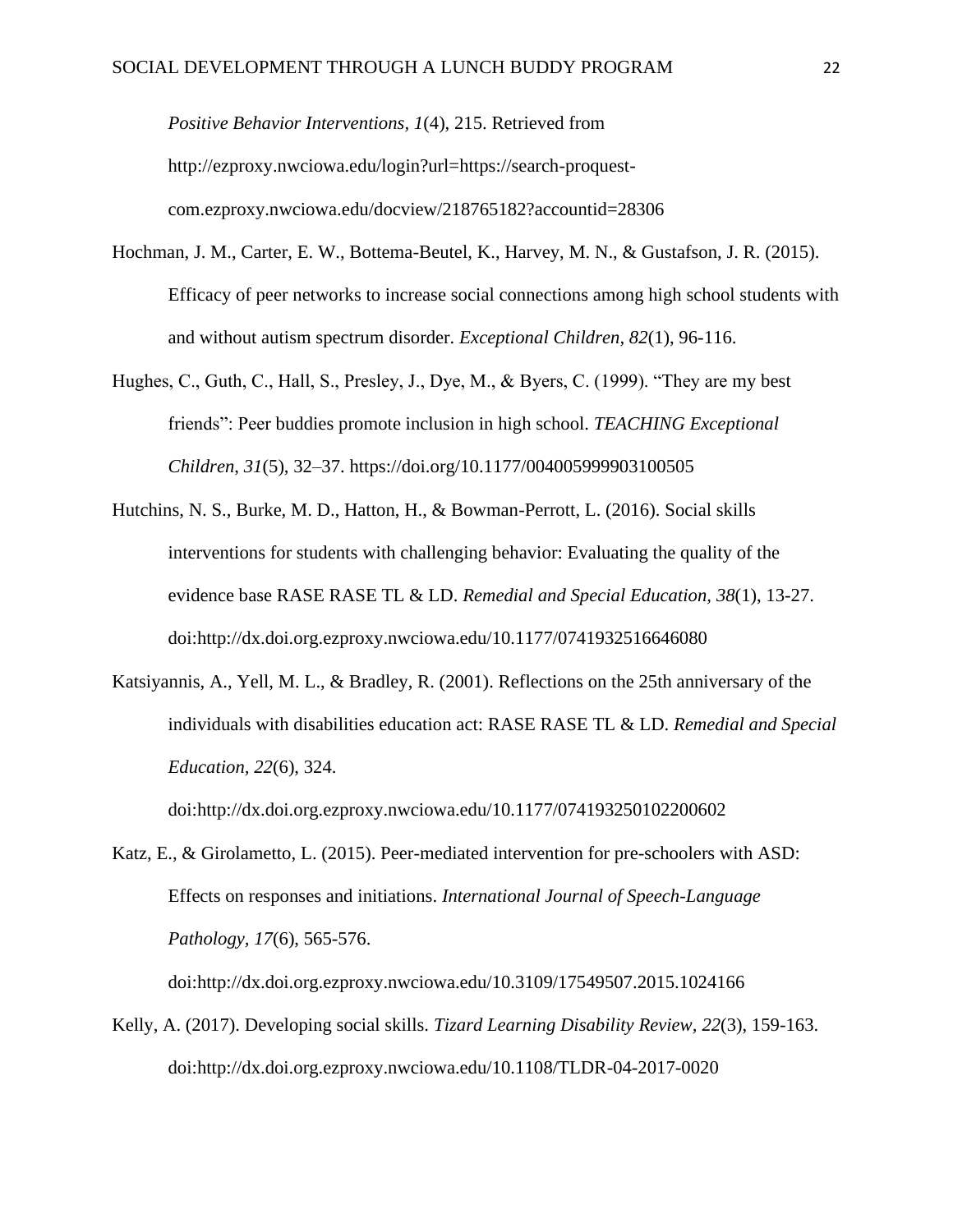- Kirby, M. (2017). Implicit assumptions in special education policy: Promoting full inclusion for students with learning disabilities. *Child & Youth Care Forum, 46*(2), 175-191. doi:http://dx.doi.org.ezproxy.nwciowa.edu/10.1007/s10566-016-9382-x
- Kuntz, E., & Carter, E. (2019). Review of interventions supporting secondary students with intellectual disability in general education classes. *Research and Practice for Persons with Severe Disabilities, 44*(2), 103-121.
- Leigers, K., Kleinert, H. L., & Carter, E. W. (2017). "I never truly thought about them having friends": Equipping schools to foster peer relationships. *Rural Special Education Quarterly, 36*(2), 73-83. doi[:http://dx.doi.org/10.1177/8756870517707711](http://dx.doi.org/10.1177/8756870517707711)
- Meyer, L. E., & Ostrosky, M. M. (2015). Impact of an affective intervention on the friendships of kindergarteners with disabilities. *Topics in Early Childhood Special Education*, *35*(4), 200–210. doi: 10.1177/0271121415571419
- Murdick, N. L., Gartin, B. C., & Fowler, G. (2014). *Special education law*. Boston: Pearson.
- Rossetti, Z., & Keenan, J. (2017). The nature of friendship between students with and without severe disabilities. *Remedial and Special Education*, *39*(4), 195–210. doi: 10.1177/0741932517703713
- Schaefer, J. M., Cannella-Malone, H., & Brock, M. E. (2017). Effects of peer support arrangements across instructional formats and environments for students with severe disabilities. *Remedial and Special Education*, *39*(1), 3–14. doi: 10.1177/0741932517727865

Schaefer, J. M., Cannella-Malone, H., & Carter, E. W. (2016). The place of peers in peer-